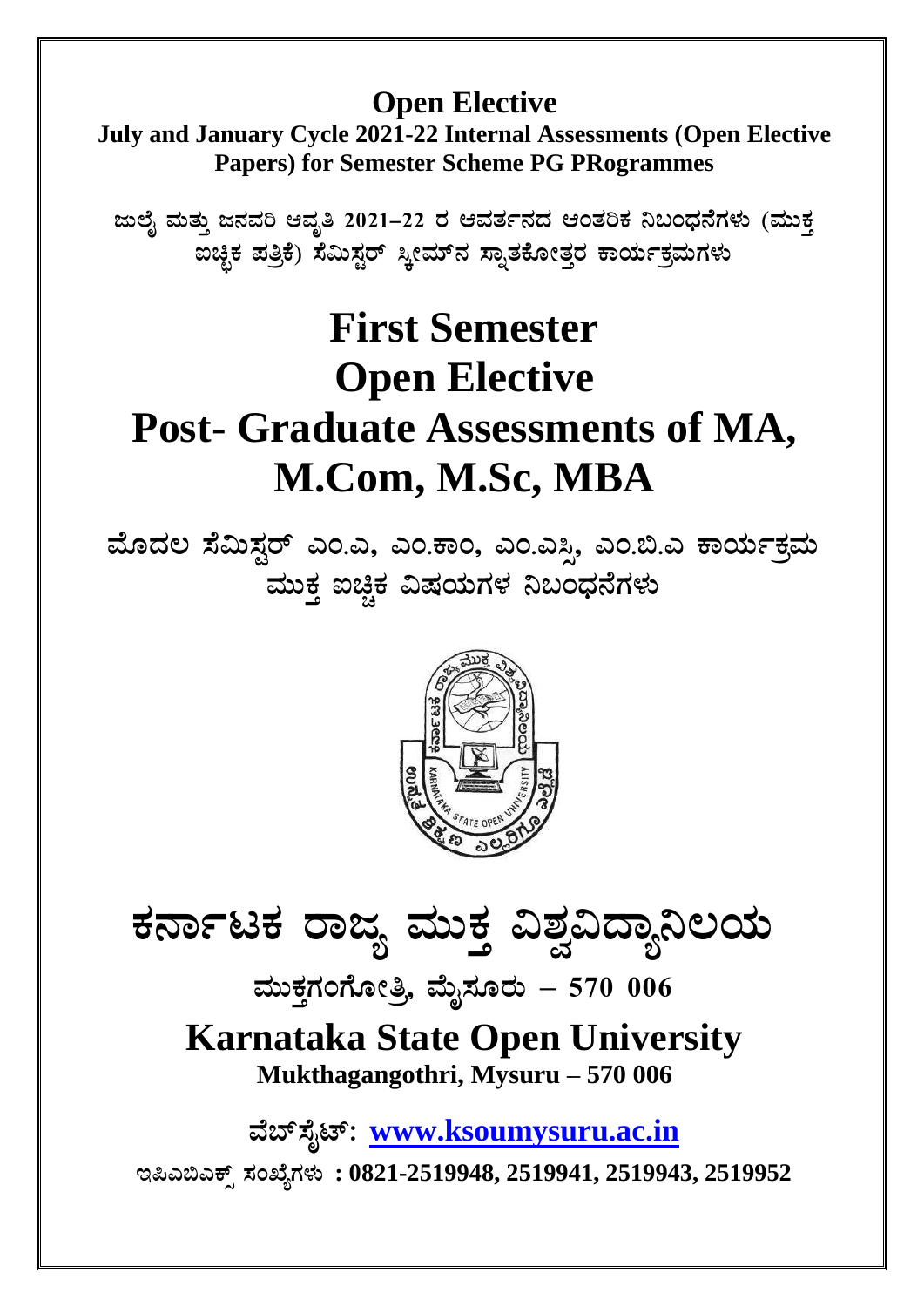#### <u>ಜುಲೈ</u> ಮತ್ತು ಜನವರಿ 2021–22 ರ ಆವರ್ತನದ ಆಂತರಿಕ ನಿಬಂಧನೆಗಳು

#### $\overline{a}$ ಾಲಿಸಬೇಕಾದ ಅಂಶಗಳು :

A.ಜಿ.ಸಿ. (ದೂರಶಿಕ್ಷಣ) ನಿಯಮಾವಳಿಗಳ ಪ್ರಕಟಣೆಯ ಪ್ರಕಾರ ಮೌಲ್ಯಮಾಪನ ಕ್ರಮವು **'ಆಂತರಿಕ ಮೌಲ್ಯ ಮಾಪನ'** <mark>ಮತ್ತು **'ಸೆಮಿಸ್ಷರ್**' ಪರೀಕ್ಷೆಗಳನ್ನು ಒಳಗೊಂಡಿರುತ್ತದೆ. ಆಂತರಿಕ ಮೌಲ್ಯಮಾಪನಕ್ಕೆ ಸಂಬಂಧಿಸಿದಂತೆ ಪ್ರಾಥಮಿಕವಾಗಿ ನಿಬಂಧನೆ</mark> ಸಲ್ಲಿಕೆ ಪದ್ದತಿಯನ್ನು <mark>ನಿರಂತರ ಮೌಲ್ಯಮಾಪನ</mark> ಎಂದು ವಿಶ್ವವಿದ್ಯಾನಿಲಯವು ಪರಿಗಣಿಸಿದೆ. ಆಂತರಿಕ ನಿಬಂಧನೆಗಳ ಪ್ರಶ್ನೆಗಳನ್ನು ವಿಶ್ವವಿದ್ಯಾನಿಲಯವು ಸೂಚಿಸಿರುವ ಪಠ್ಯಸೂಚಿ ಆಧಾರದ ಮೇಲೆ ನೀಡಲಾಗಿದೆ. ಅಲ್ಲದೆ ಪ್ರಶ್ನೆಗಳನ್ನು ರೂಪಿಸುವಲ್ಲಿ ಸೆಮಿಸ್ಟರ್ ಪರೀಕ್ಷೆಯನ್ನು ಕೂಡ ಗಮನದಲ್ಲಿರಿಸಿಕೊಳ್ಳಲಾಗಿದೆ. ಸೆಮಿಸ್ಟರ್ ಕೊನೆಯಲ್ಲಿ ಅಂತಿಮ ಪರೀಕ್ಷೆಗಳನ್ನು 'ಶೈಕ್ಷಣಿಕ ದಿನಸೂಚಿ'ಯಂತೆ ನಡೆಸಲಾಗುತ್ತದೆ.

2021-22 ನೇ ಸಾಲಿನಿಂದ ಕರಾಮುವಿಯು ಸಿಬಿಸಿಎಸ್ (ಆಯ್ಕೆ ಆಧಾರಿತ ಶ್ರೇಯಾಂಕ ಪದ್ದತಿ) ರೀತ್ಯಾ ಸ್ನಾತಕೋತ್ತರ ಶೈಕ್ಷಣಿಕ ಕಾರ್ಯಕ್ರಮಗಳನ್ನು ಆರಂಭಿಸಿದ್ದು, ವಿದ್ಯಾರ್ಥಿಗಳು ತಾವು ಆಯ್ಕೆ ಮಾಡಿರುವ ಶೈಕ್ಷಣಿಕ ಕಾರ್ಯಕ್ರಮದಲ್ಲಿ ಇತರೆ ಅದ್ಯಯನ ವಿಷಯಕ್ಕೆ ಸಂಬಂಧಪಟ್ಟ ಯಾವುದಾದರೊಂದು ಮುಕ್ತ ಐಚ್ಛಿಕ ಪತ್ರಿಕೆಯನ್ನು ಆಯ್ಕೆ ಮಾಡಿಕೊಂಡು ಓದಬಹುದಾಗಿದೆ. ಇದರ ಅನ್ವಯ ವಿದ್ಯಾರ್ಥಿಗಳು ಈಗಾಗಲೇ ತಮಗೆ ಆಸಕ್ತಿ ಇರುವ ಮುಕ್ತ ಐಚ್ಛಿಕವನ್ನು ಆಯ್ಕೆ ಮಾಡಿಕೊಂಡಿದ್ದು, ಆ ಪತ್ರಿಕೆಗಳಿಗೆ ಸಂಬಂಧಿಸಿದ ನಿಬಂಧನೆಗಳನ್ನು ಇಲ್ಲಿ ನೀಡಲಾಗಿದೆ. ಈ ಪತ್ರಿಕೆಗಳಿಗೆ ಆಂತರಿಕ ನಿಬಂಧನೆಗಳಿಗೆ 10 ಅಂಕಗಳನ್ನು ನಿಗದಿಪಡಿಸಿದ್ದು, 40 ಅಂಕಗಳಿಗೆ ಸೆಮಿಸ್ಟರ್ ಅಂತ್ಯಾ ಪರೀಕ್ಷೆ ಬರೆಯಬೇಕಾಗುತ್ತದೆ.

ನಿರಂತರ ಆಂತರಿಕ ಮೌಲ್ಯಮಾಪನವನ್ನು ನಡೆಸಲಾಗುತ್ತದೆ. ಅದರ ವಿವರಗಳು ಈ ಕೆಳಕಂಡಂತಿವೆ.

- ಪ್ರತಿ ಪತ್ರಿಕೆಗೆ ನೀಡಲಾಗಿರುವ ಪ್ರಶ್ನೆಗಳಲ್ಲಿ ಸೂಚಿ ಅನುಸಾರ ಒಂದನ್ನು ಉತ್ತರಿಸುವುದು.
- ಪ್ರತಿಯೊಂದು ಪ್ರಶ್ನೆಗೂ 10 ಅಂಕಗಳು
- ಈ ಪ್ರಶ್ನೆಗಳಿಗೆ ಉತ್ತರಿಸುವಾಗ ವಿಷಯಕ್ಕೆ ಸಂಬಂಧಿಸಿದ ಪಠ್ಯ ಮಸ್ತಕಗಳು, ಸ್ವಯಂ–ಕಲಿಕಾ ಸಾಮಗ್ರಿ, ನಿಯತಕಾಲಿಕ ಮೊದಲಾದವುಗಳನ್ನು ಪರಾಮರ್ಶಿಸುವುದು.
- ಉತ್ತರಗಳನ್ನು ಕೈಬರಹದಲ್ಲಿ ಬರೆಯಬೇಕು. ಟೈಪ್ / ಬೆರಳಚ್ಚು ಮಾಡಿದ ಅಥವಾ ಕಂಪ್ಯೂಟರ್ನಿಂದ ಪಡೆದ ಮುದ್ರಿತ ರೂಪವನ್ನು ಯಾವುದೇ ಸಂದರ್ಭದಲ್ಲಿಯೂ ಅಂಗೀಕರಿಸುವುದಿಲ್ಲ.
- ಅಧ್ಯಯನ ಸಾಮಗ್ರಿಗಳನ್ನು ಯಥಾವತ್ತು ನಕಲು ಮಾಡಿದಲ್ಲಿ ಅಂತಹವುಗಳನ್ನು ಮೌಲ್ಯಮಾಪನಕ್ಕೆ ಪರಿಗಣಿಸಲಾಗುವುದಿಲ್ಲ.
- ವಿದ್ಯಾರ್ಥಿಗಳು ತಮ್ಮ ಹೆಸರು, ನೋಂದಣಿ ಸಂಖ್ಯೆ, ಕೋರ್ಸ್, ದೂರವಾಣಿ ಸಂಖ್ಯೆ ಇತ್ಯಾದಿ ವಿವರಗಳನ್ನು ಮುಖಮಟದಲ್ಲಿ ನಮೂದಿಸಿರಬೇಕು.
- Spiral Binding ಅಥವಾ ಇನ್ನಾವುದೇ ರೀತಿಯ ಪ್ಲಾಸ್ಟಿಕ್ ಹೊರ ಹೊದಿಕೆಯ ಅವಶ್ಯಕತೆ ಇರುವುದಿಲ್ಲ. ಮಟಗಳನ್ನು ಅಲಂಕರಿಸುವ ಅಗತ್ಯವಿಲ್ಲ.
- MA, M.Com, M.Sc, MBA (CBCS Mode) ವಿದ್ಯಾರ್ಥಿಗಳು, ತಾವು ಆಯ್ಕೆಮಾಡಿಕೊಂಡ ಮುಕ್ತ ಐಚ್ಛಿಕ ವಿಷಯದ **¤§AzsÀ£ÉAiÀÄ£ÀÄß ¸ÀA§AzsÀ¥ÀlÖ CzsÀåAiÀÄ£À ªÀÄvÀÄÛ ¸ÀA±ÉÆÃzsÀ£Á «¨sÁUÀzÀ CzsÀåPÀëgÀÄ, «¨sÁUÀ EªÀjUÉ vÀªÀÄä ¤§AzsÀ£ÉUÀ¼À£ÀÄß £ÉÆÃAzÀt CAZÉ ªÀÄÆ®PÀ / RÄzÁÝV ¸À°è¸ÀĪÀÅzÀÄ.**
- ನೋಂದಾಯಿತ ಅಂಚೆಯ ರಶೀತಿಯನ್ನ ಜೋಪಾನವಾಗಿ ಇರಿಸಿಕೊಳ್ಳುವುದು. ಅಲ್ಲದೆ, ನಿಬಂಧನೆಗಳನ್ನು ಕಡ್ಡಾಯವಾಗಿ ಜೆರಾಕ್ಸ್ ಮಾಡಿಸಿ ಇರಿಸಿಕೊಳ್ಳುವುದು.

ವಿದ್ಯಾರ್ಥಿಗಳು ನಿಬಂಧನೆಗಳನ್ನು ಬರೆಯುವ ಸಂಬಂಧ. ಸಂಬಂಧಪಟ್ಟ ವಿಭಾಗಗಳ ಅಧ್ಯಾಪಕರನ್ನು ವೈಯಕ್ತಿಕವಾಗಿ ಆಗಲಿ ಅಥವಾ ದೂರವಾಣಿ ಮುಖಾಂತರವಾಗಲಿ ಸಂಪರ್ಕಿಸಬಹುದು. ದೂರವಾಣಿ ಸಂಖ್ಯೆಗಳು, ವಿವರಣಾ ಮಸಕ/ ವೆಬ್ ಸೈಟ್ ನಲ್ಲಿ ನಮೂದಿತವಾಗಿದ್ದು ಅಲ್ಲಿಂದ ಪಡೆಯಬಹುದಾಗಿದೆ.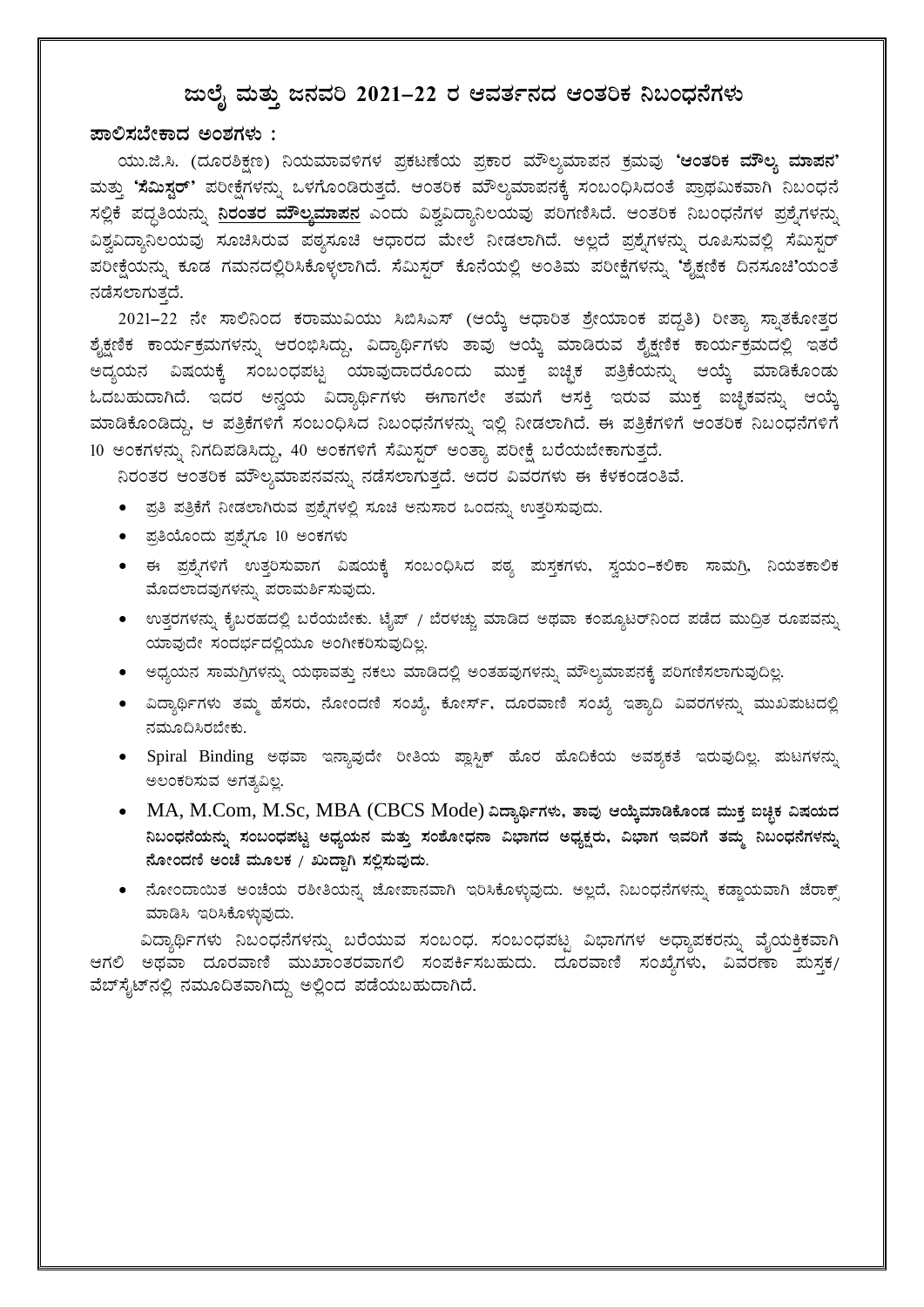| <u>ನಿಬಂಧನೆಗಳನ್ನು ಸಲ್ಲಿಸುವ ಕಡೆಯ ದಿನಾಂಕ ಮತ್ತು ವಿಳಾಸ</u> |                                       |                       |                                       |
|-------------------------------------------------------|---------------------------------------|-----------------------|---------------------------------------|
| ಕ್ಕ ಸಂ.                                               | ಪತ್ತಿಕೆ ಹೆಸರು                         | ಸಲ್ಲಿಸಲು ಕೊನೆಯ ದಿನಾಂಕ | ಸಲ್ಲಿಸಬೇಕಾದ ವಿಳಾಸ                     |
| ಮುಕ್ತ ಐಚ್ಛಿಕ ನಿಬಂಧನೆ                                  |                                       |                       |                                       |
| 1                                                     | ಆಧುನಿಕ ಕನ್ನಡ ಸಾಹಿತ್ಯದ ಇತಿಹಾಸ          | $07 - 07 - 2022$      | ಅಧ್ಯಕ್ಷರು                             |
|                                                       |                                       |                       | ಕನ್ನಡ ಅಧ್ಙ್ರಯನ ಮತ್ತು                  |
|                                                       |                                       |                       | ಸಂಶೋಧನಾ ವಿಭಾಗ,                        |
|                                                       |                                       |                       | ಕರಾಮುವಿ, ಮೈಸೂರು                       |
| 2                                                     | Indian Literature -I                  | $07 - 07 - 2022$      | ಅಧ್ಯಕ್ಷರು                             |
|                                                       |                                       |                       | ಇಂಗ್ಲಿಷ್ ಅಧ್ಯಯನ ಮತ್ತು                 |
|                                                       |                                       |                       | ಸಂಶೋಧನಾ ವಿಭಾಗ,                        |
|                                                       |                                       |                       | ಕರಾಮುವಿ, ಮೈಸೂರು                       |
| 3                                                     | Vyavaharik Hindi Vyakaran             | $07 - 07 - 2022$      | ಅಧ್ಯಕ್ಷರು                             |
|                                                       |                                       |                       | ಹಿಂದಿ ಅಧ್ಯಯನ ಮತ್ತು                    |
|                                                       |                                       |                       | ಸಂಶೋಧನಾ ವಿಭಾಗ,                        |
|                                                       |                                       |                       | ಕರಾಮುವಿ, ಮೈಸೂರು                       |
| 4                                                     | <b>Ancient World Civilisations</b>    | $07 - 07 - 2022$      | ಅಧ್ಯಕ್ಷರು                             |
|                                                       | (Egypt, Mesopotamia, Greek, Roman,    |                       | ಇತಿಹಾಸ ಅಧ್ಯಯನ ಮತ್ತು                   |
|                                                       | Inca, Chinese)                        |                       | ಸಂಶೋಧನಾ ವಿಭಾಗ,                        |
|                                                       |                                       |                       | ಕರಾಮುವಿ, ಮೈಸೂರು                       |
| 5                                                     | Economic Policies of India Since 1991 | $07 - 07 - 2022$      | ಅಧ್ಯಕ್ಷರು                             |
|                                                       |                                       |                       | ಅರ್ಥಶಾಸ್ತ್ರ ಅಧ್ಯಯನ                    |
|                                                       |                                       |                       | ಮತ್ತು ಸಂಶೋಧನಾ<br>ವಿಭಾಗ, ಕರಾಮುವಿ,      |
|                                                       |                                       |                       |                                       |
| 6                                                     | Local Government in India.            | $07 - 07 - 2022$      | ಮೈಸೂರು<br>ಅಧ್ಯಕ್ಷರು                   |
|                                                       |                                       |                       | ರಾಜ್ಯಶಾಸ್ತ್ರ ಅಧ್ಯಯನ                   |
|                                                       |                                       |                       | ಮತ್ತು ಸಂಶೋಧನಾ                         |
|                                                       |                                       |                       | ವಿಭಾಗ, ಕರಾಮುವಿ,                       |
|                                                       |                                       |                       | ಮೈಸೂರು                                |
| 7                                                     | <b>Indian Polity-1</b>                | $07 - 07 - 2022$      | ಅಧ್ಯಕ್ಷರು                             |
|                                                       |                                       |                       | ಸಾರ್ವಜನಿಕ ಆಡಳಿತ                       |
|                                                       |                                       |                       | ಅಧ್ಯಯನ ಮತ್ತು                          |
|                                                       |                                       |                       | ಸಂಶೋಧನಾ ವಿಭಾಗ,                        |
|                                                       |                                       |                       | ಕರಾಮುವಿ, ಮೈಸೂರು                       |
| 8                                                     | <b>Invitation to Sociology</b>        | $07 - 07 - 2022$      | ಅಧ್ಯಕ್ಷರು                             |
|                                                       |                                       |                       | ಸಮಾಜಶಾಸ್ತ್ರ ಅಧ್ಯಯನ                    |
|                                                       |                                       |                       | ಮತ್ತು ಸಂಶೋಧನಾ                         |
|                                                       |                                       |                       | ವಿಭಾಗ, ಕರಾಮುವಿ,                       |
|                                                       |                                       |                       | ಮೈಸೂರು                                |
| 9                                                     | World heritage sites of India         | $07 - 07 - 2022$      | ಅಧ್ಯಕ್ಷರು                             |
|                                                       |                                       |                       | ಪ್ರಾಚೀನ ಇತಿಹಾಸ ಮತ್ತು                  |
|                                                       |                                       |                       | ಪುರಾತತ್ವ ಅಧ್ಯಯನ ಮತ್ತು                 |
|                                                       |                                       |                       | ಸಂಶೋಧನಾ ವಿಭಾಗ,                        |
|                                                       |                                       |                       | ಕರಾಮುವಿ, ಮೈಸೂರು                       |
| 10                                                    | Foundations of Education              | $07 - 07 - 2022$      | ಅಧ್ಯಕ್ಷರು                             |
|                                                       |                                       |                       | ಶಿಕ್ಷಣಶಾಸ್ತ್ರ ಅಧ್ಯಯನ<br>ಮತ್ತು ಸಂಶೋಧನಾ |
|                                                       |                                       |                       |                                       |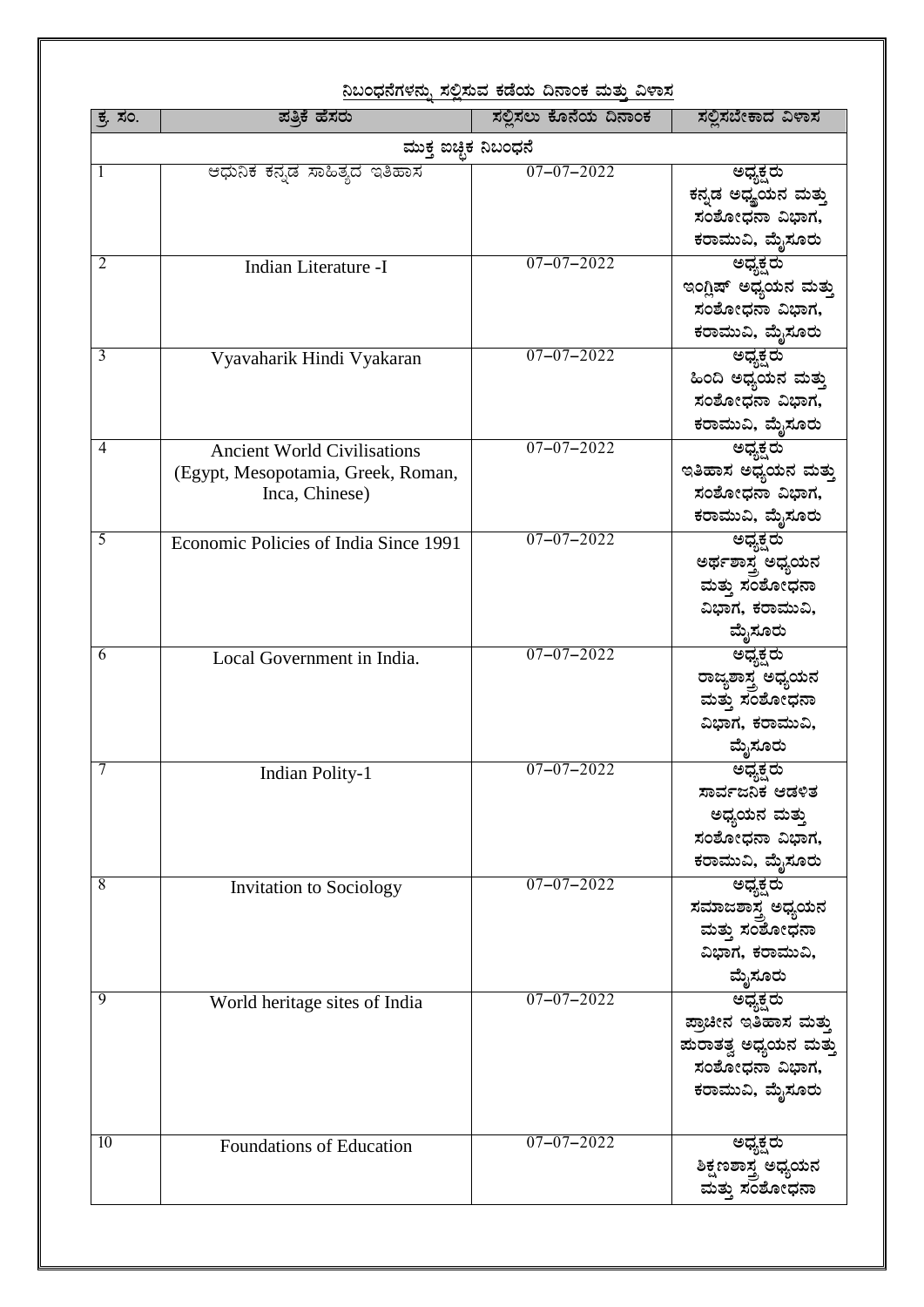|                 |                                        |                    | ವಿಭಾಗ, ಕರಾಮುವಿ,        |
|-----------------|----------------------------------------|--------------------|------------------------|
|                 |                                        |                    | ಮೈಸೂರು                 |
| -11             | ಸಮೂಹ ಸಂವಹನ ಮತ್ತು ಪತ್ರಿಕೋಧ್ಯಮ           | (ಈ ವಿಷಯಕ್ಕೆ        | ಅಧ್ಯಕ್ಷರು              |
|                 |                                        | ಸಂಬಂಧಿಸಿದ ಆಂತರಿಕ   | ಸಮೂಹ ಸಂವಹನ ಮತ್ತು       |
|                 |                                        | ನಿಬಂಧನೆಯನ್ನು ಮುಂದೆ | ಪತ್ರಿಕೋಧ್ಯಮ ಅಧ್ಯಯನ     |
|                 |                                        | ಪ್ರಕಟಿಸಲಾಗುವುದು)   | ಮತ್ತು ಸಂಶೋಧನಾ          |
|                 |                                        |                    | ವಿಭಾಗ, ಕರಾಮುವಿ,        |
|                 |                                        |                    | ಮೈಸೂರು                 |
| $\overline{12}$ | Introduction to Psychology             | $07 - 07 - 2022$   | ಅಧ್ಯಕ್ಷರು              |
|                 |                                        |                    | ಮನೋವಿಜ್ಞಾನ ಅಧ್ಯಯನ      |
|                 |                                        |                    | ಮತ್ತು ಸಂಶೋಧನಾ          |
|                 |                                        |                    | ವಿಭಾಗ, ಕರಾಮುವಿ,        |
|                 |                                        |                    | ಮೈಸೂರು                 |
| 13              | Introduction to Physical Geography     | $07 - 07 - 2022$   | ಅಧ್ಯಕ್ಷರು              |
|                 |                                        |                    | ಭೂಗೋಳಶಾಸ್ತ್ರ ಅಧ್ಯಯನ    |
|                 |                                        |                    | ಮತ್ತು ಸಂಶೋಧನಾ          |
|                 |                                        |                    | ವಿಭಾಗ, ಕರಾಮುವಿ,        |
|                 |                                        |                    | ಮೈಸೂರು                 |
| 14              |                                        | $07 - 07 - 2022$   | ಅಧ್ಯಕ್ಷರು              |
|                 | <b>Personal Financial Planning</b>     |                    |                        |
|                 |                                        |                    | ವಾಣಿಜ್ಯಶಾಸ್ತ್ರ ಅಧ್ಯಯನ  |
|                 |                                        |                    | ಮತ್ತು ಸಂಶೋಧನಾ          |
|                 |                                        |                    | ವಿಭಾಗ, ಕರಾಮುವಿ,        |
|                 |                                        |                    | ಮೈಸೂರು                 |
| $\overline{15}$ | Mobile App Development                 | $07 - 07 - 2022$   | <u>ಅಧ್ಯಕ್ಷರು</u>       |
|                 |                                        |                    | ಗಣಕ ವಿಜ್ಞಾನ ಅಧ್ಯಯನ     |
|                 |                                        |                    | ವಿಭಾಗ, ಕರಾಮುವಿ,        |
|                 |                                        |                    | ಮೈಸೂರು                 |
| 16              | Food Psychology                        | $07 - 07 - 2022$   | ಅಧ್ಯಕ್ಷರು              |
|                 |                                        |                    | ಆಹಾರ ವಿಜ್ಞಾನ ಮತ್ತು     |
|                 |                                        |                    | ಪೌಷ್ಟಿಕತೆ ಅಧ್ಯಯನ ಮತ್ತು |
|                 |                                        |                    | ಸಂಶೋಧನಾ ವಿಭಾಗ,         |
|                 |                                        |                    | ಕರಾಮುವಿ, ಮೈಸೂರು        |
| 17              | Healthy lifestyles and nutrition       | $07 - 07 - 2022$   | ಅಧ್ಯಕ್ಷರು              |
|                 |                                        |                    | ಆಹಾರ ವಿಜ್ಞಾನ ಮತ್ತು     |
|                 |                                        |                    | ಪೌಷ್ಟಿಕತೆ ಅಧ್ಯಯನ ಮತ್ತು |
|                 |                                        |                    | ಸಂಶೋಧನಾ ವಿಭಾಗ,         |
|                 |                                        |                    | ಕರಾಮುವಿ, ಮೈಸೂರು        |
| 18              | <b>Basics of Environmental Science</b> | $07 - 07 - 2022$   | ಅಧ್ಯಕ್ಷರು              |
|                 |                                        |                    | ಪರಿಸರ ವಿಜ್ಞಾನ ಅಧ್ಯಯನ   |
|                 |                                        |                    | ಮತ್ತು ಸಂಶೋಧನಾ          |
|                 |                                        |                    | ವಿಭಾಗ, ಕರಾಮುವಿ,        |
|                 |                                        |                    | ಮೈಸೂರು                 |
| $\overline{19}$ | <b>Fundamentals of Mathematics</b>     | $07 - 07 - 2022$   | <u>ಅಧ್ಯಕ್ಷರು</u>       |
|                 |                                        |                    | ಗಣಿತಶಾಸ್ತ್ರ ಅಧ್ಯಯನ     |
|                 |                                        |                    | ವಿಭಾಗ, ಕರಾಮುವಿ,        |
|                 |                                        |                    | ಮೈಸೂರು                 |
|                 |                                        |                    |                        |
|                 |                                        |                    |                        |
|                 |                                        |                    |                        |
|                 |                                        |                    |                        |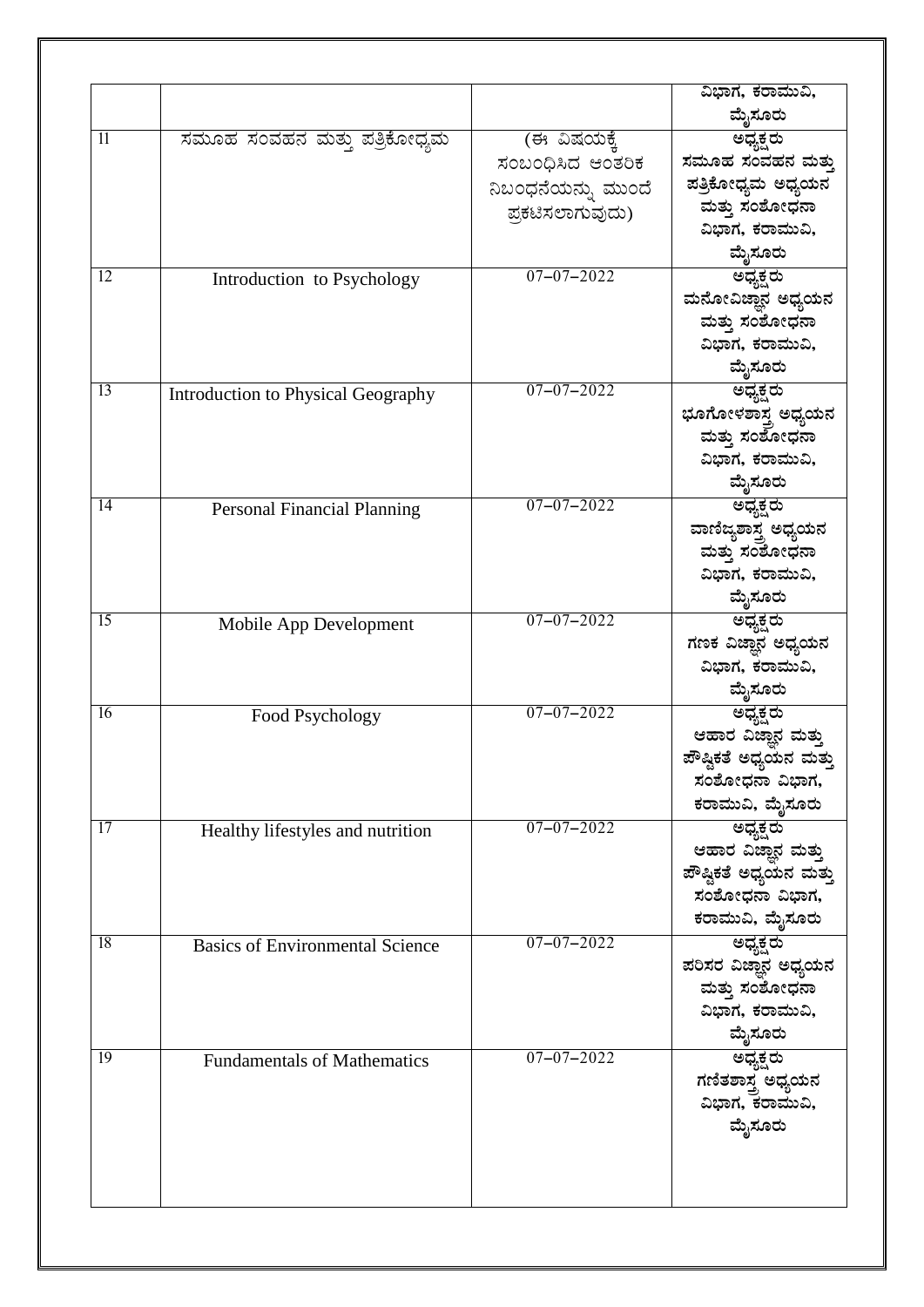| 20              | Open Elective I                     | $07 - 07 - 2022$ | ಅಧ್ಯಕ್ಷರು                            |
|-----------------|-------------------------------------|------------------|--------------------------------------|
|                 |                                     |                  | ರಸಾಯನಶಾಸ್ತ್ರ ಅಧ್ಯಯನ                  |
|                 |                                     |                  | ಮತ್ತು ಸಂಶೋಧನಾ                        |
|                 |                                     |                  | ವಿಭಾಗ, ಕರಾಮುವಿ,                      |
|                 |                                     |                  | ಮೈಸೂರು                               |
| $\overline{21}$ | Basics of Bioinorganic and          | $07 - 07 - 2022$ | ಅಧ್ಯಕ್ಷರು                            |
|                 | Biophysical chemistry for Biology   |                  | ಜೀವರಸಾಯನಶಾಸ್ತ್ರ                      |
|                 | graduates.                          |                  | ಅಧ್ಯಯನ ಮತ್ತು                         |
|                 |                                     |                  | ಸಂಶೋಧನಾ ವಿಭಾಗ,                       |
|                 |                                     |                  | ಕರಾಮುವಿ, ಮೈಸೂರು                      |
| 22              | Microbial World and Microbial       | $07 - 07 - 2022$ | <u> ಅಧ್ಯಕ್ಷ</u> ರು                   |
|                 | Diversity                           |                  | ಸೂಕ್ಷ್ಮ ಜೇವಶಾಸ್ತ್ರ<br>ಅಧ್ಯಯನ ಮತ್ತು   |
|                 |                                     |                  |                                      |
|                 |                                     |                  | ಸಂಶೋಧನಾ ವಿಭಾಗ,                       |
|                 |                                     |                  | ಕರಾಮುವಿ, ಮೈಸೂರು                      |
| 23              | <b>Plant-Microbe Interactions</b>   | $07 - 07 - 2022$ | <u>ಅಧ್ಯಕ್ಷ</u> ರು                    |
|                 |                                     |                  | ಸಸೃಶಾಸ್ತ್ರ ಅಧ್ಯಯನ<br>ವಿಭಾಗ, ಕರಾಮುವಿ, |
|                 |                                     |                  |                                      |
|                 |                                     |                  | ಮೈಸೂರು                               |
| 24              | <b>Biotechnology Principles and</b> | $07 - 07 - 2022$ | <u>ಅಧ್ಯಕ್ಷರು</u>                     |
|                 | applications                        |                  | ಜೈವಿಕ ತಂತ್ರಜ್ಞಾನ                     |
|                 |                                     |                  | ಅಧ್ಯಯನ ಮತ್ತು                         |
|                 |                                     |                  | ಸಂಶೋಧನಾ ವಿಭಾಗ,                       |
|                 |                                     |                  | ಕರಾಮುವಿ, ಮೈಸೂರು                      |
| 25              | Vectors & communicable diseases     | $07 - 07 - 2022$ | ___<br>ಅಧ್ಯಕ್ಷರು                     |
|                 |                                     |                  | ಪ್ರಾಣಿಶಾಸ್ತ್ರ ಅಧ್ಯಯನ                 |
|                 |                                     |                  | ವಿಭಾಗ, ಕರಾಮುವಿ,                      |
|                 |                                     |                  | ಮೈಸೂರು                               |
| 26              | Mechanics                           | $07 - 07 - 2022$ | <u>ಅಧ್ಯಕ್ಷ</u> ರು                    |
|                 |                                     |                  | ಭೌತಶಾಸ್ತ್ರ ಅಧ್ಯಯನ<br>ವಿಭಾಗ, ಕರಾಮುವಿ, |
|                 |                                     |                  |                                      |
|                 |                                     |                  | ಮೈಸೂರು                               |
| 27              | <b>Green Computing</b>              | $07 - 07 - 2022$ | ಅಧ್ಯಕ್ಷರು                            |
|                 |                                     |                  | ಮಾಹಿತಿ ತಂತ್ರಜ್ಞಾನ                    |
|                 |                                     |                  | ಅಧ್ಯಯನ ಮತ್ತು                         |
|                 |                                     |                  | ಸಂಶೋಧನಾ ವಿಭಾಗ,                       |
|                 |                                     |                  | ಕರಾಮುವಿ, ಮೈಸೂರು                      |
| 28              | Disaster Management                 | $07 - 07 - 2022$ | ಅಧ್ಯಕ್ಷರು                            |
|                 |                                     |                  | ನಿರ್ವಹಣಾಶಾಸ್ತ್ರ ಅಧ್ಯಯನ               |
|                 |                                     |                  | ಮತ್ತು ಸಂಶೋಧನಾ<br>ವಿಭಾಗ, ಕರಾಮುವಿ,     |
|                 |                                     |                  |                                      |
|                 |                                     |                  | ಮೈಸೂರು                               |

ಡೀನ್ (ಶೈಕ್ಷಣಿಕ)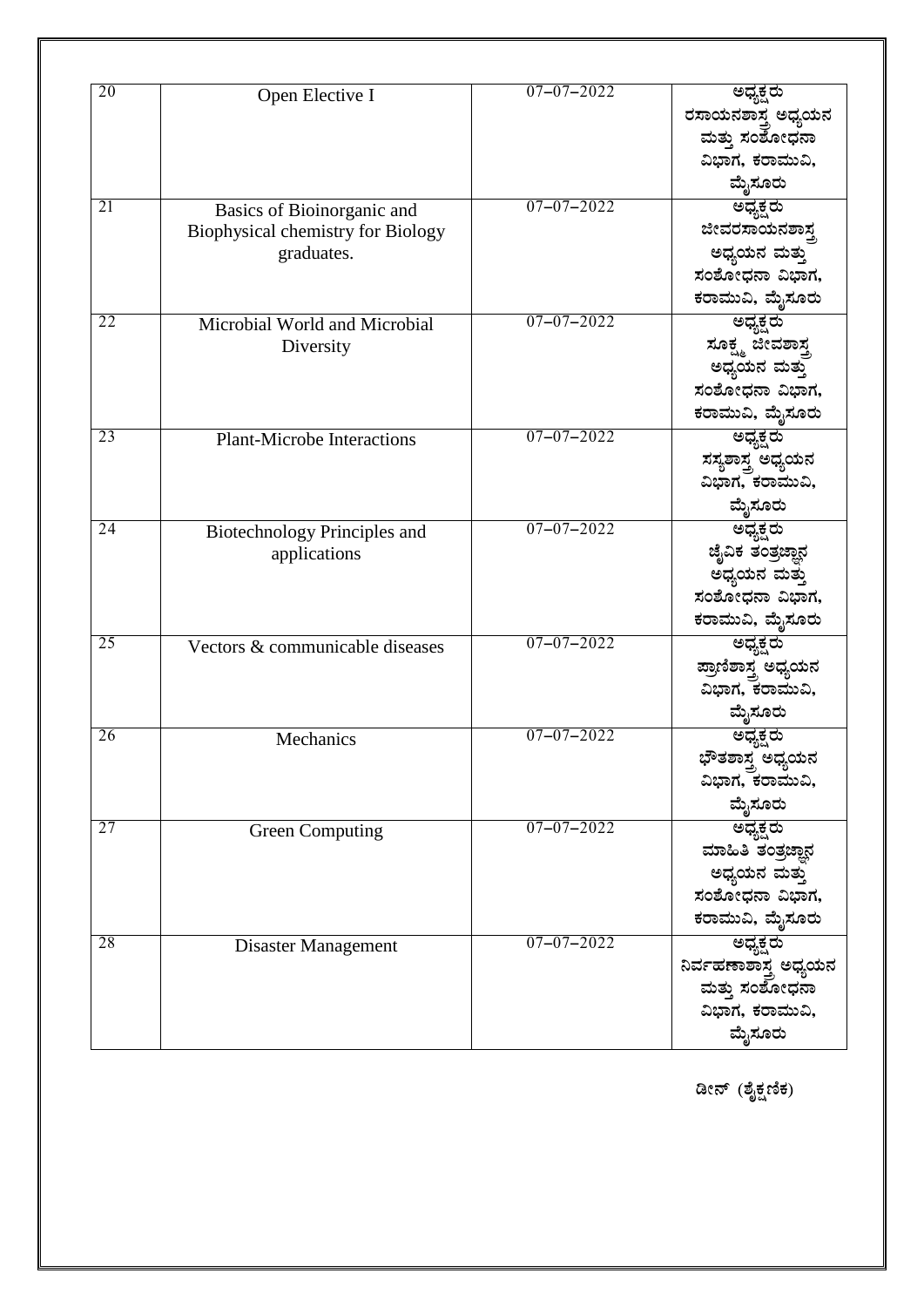### **July and January Cycle 2021-22**

#### **Guidelines:**

Under the notification of University Grants Commission (ODL) the evaluation, covers both **internal assessment** and **Semester examination**. In the case of the former, the University will create continuous assessment for which primarily assignments system is followed. Assignments are given hereunder on the basis of the syllabus prescribed by the University. The questions relating to assignment are designed keeping in view the term end examination, besides the contemporary issues. The later, by way of term end examination which will be conducted at the end of the year of study as per calendar of events.

The University has introduction choice based credit system from 2021-22 in its post graduate programmes. As one of the initiative of CBCS students can opt any one open elective paper. Out of the open electives offered by different academic department of the University, The students have chosen an open elective of their interest for which assignments are given herewith, 10marks are prescribed for internal assignments and students have to write external exam for 40 marks.

The continuous assessment evaluation. and its information are as follows.

- **The** student shall answer questions as per instructions
- Each question carries **10** marks.
- The students are hereby instructed to answer the questions by referring the text books, SLM, journals etc.,
- The students shall answer the assignments **in hand writing only**. The typed material or computerized output will not be considered under any circumstances.
- In case the study material is replicated in the assignments, it will be not considered for valuation.
- The students shall indicate their name; roll number, course, mobile number without fail.
- Keep the assignment in a envelop cover and Open Elective in other cover and may be super scribe as Assignments for **PG** (**Programme** Name) on the top of it.
- **MA, M.Com, M.Sc, MBA (CBCS Mode) students, shall submit the assignment to below address.**

The students may feel free to contact any faculty member either in person or over phone. The contact numbers will be available in prospectus/website.

| Sl.No          | <b>Assignment</b>                  | <b>Last Date of</b><br><b>Submission</b> | <b>Address for Submission</b> |
|----------------|------------------------------------|------------------------------------------|-------------------------------|
|                | ಆಧುನಿಕ ಕನ್ನಡ ಸಾಹಿತ್ಯದ              | $07 - 07 - 2022$                         | Chairperson                   |
|                | ಇತಿಹಾಸ                             |                                          | DOS & R Kannada, KSOU         |
|                |                                    |                                          | Mysuru.                       |
| $\mathfrak{D}$ | Indian Literature -I               | $07 - 07 - 2022$                         | Chairperson                   |
|                |                                    |                                          | DOS & R English, KSOU         |
|                |                                    |                                          | Mysuru.                       |
| 3              | Vyavaharik Hindi Vyakaran          | $07 - 07 - 2022$                         | Chairperson                   |
|                |                                    |                                          | DOS & R Hindi, KSOU Mysuru.   |
| $\overline{4}$ | <b>Ancient World Civilisations</b> | $07 - 07 - 2022$                         | Chairperson                   |
|                | (Egypt, Mesopotamia,               |                                          | DOS & R History, KSOU         |
|                | Greek, Roman, Inca,                |                                          | Mysuru.                       |
|                | Chinese)                           |                                          |                               |
|                |                                    |                                          |                               |

#### **Important date and Address for Submission of the Assignment**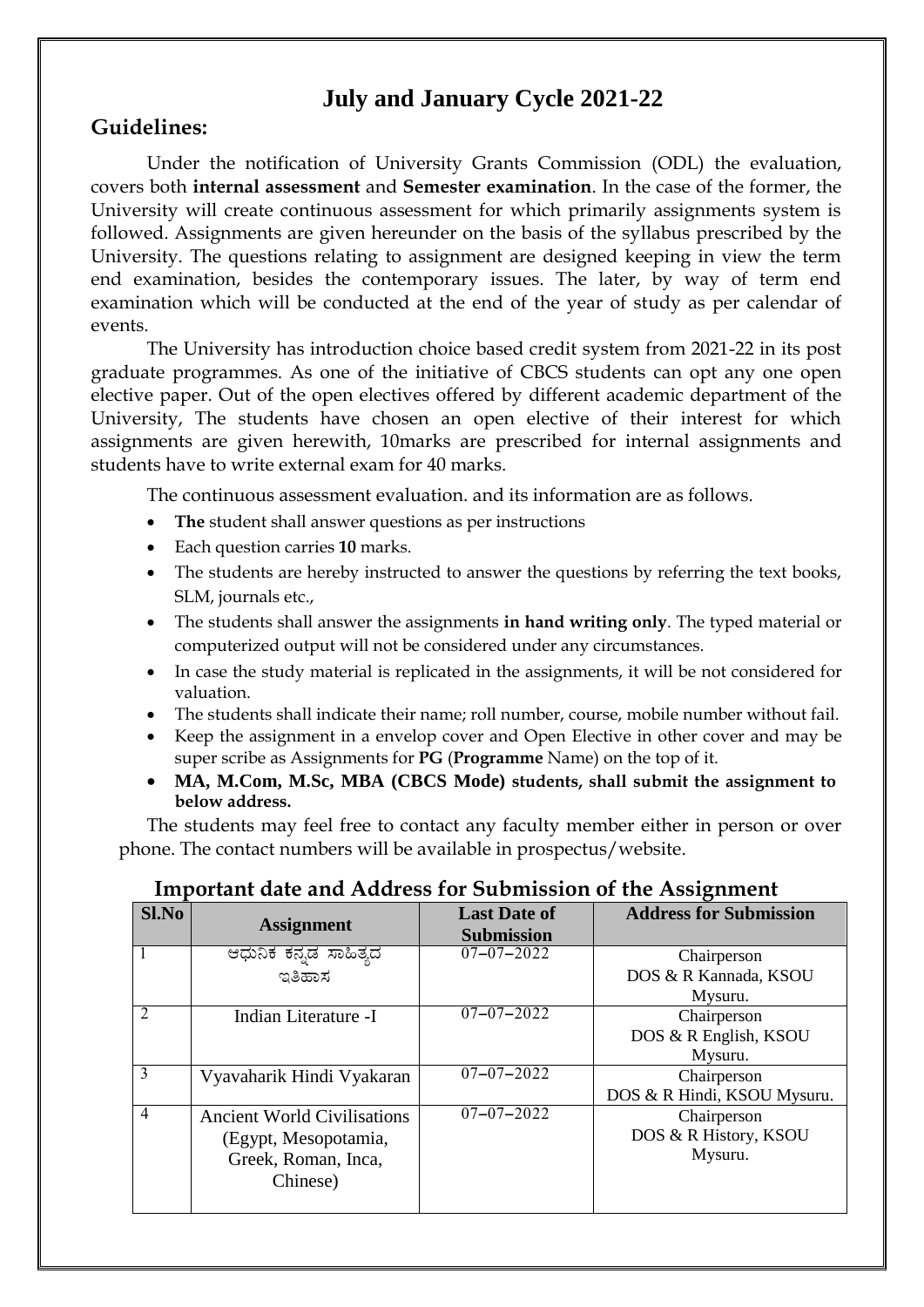| 5               | Economic Policies of India<br>Since 1991                                      | $07 - 07 - 2022$                                                             | Chairperson<br>DOS & R Economics, KSOU<br>Mysuru.                      |
|-----------------|-------------------------------------------------------------------------------|------------------------------------------------------------------------------|------------------------------------------------------------------------|
| 6               | Local Government in India.                                                    | $07 - 07 - 2022$                                                             | Chairperson<br>DOS & R Political Science<br>KSOU Mysuru.               |
| 7               | <b>Indian Polity-1</b>                                                        | $07 - 07 - 2022$                                                             | Chairperson<br>DOS & R Public Administration,<br>KSOU Mysuru.          |
| $\overline{8}$  | Invitation to Sociology                                                       | $07 - 07 - 2022$                                                             | Chairperson<br>DOS & R Sociology, KSOU<br>Mysuru.                      |
| 9               | World heritage sites of<br>India                                              | $07 - 07 - 2022$                                                             | Chairperson<br>DOS & R Ancient History and<br>Archeology, KSOU Mysuru. |
| 10              | <b>Foundations of Education</b>                                               | $07 - 07 - 2022$                                                             | Chairperson<br>DOS & R Education, KSOU<br>Mysuru.                      |
| 11              | <b>Journalism and Mass</b><br>Communication                                   | Related to this Subject<br>Assignments will be<br>uploaded in near<br>future | Chairperson<br>DOS & R Telugu, KSOU Mysuru.                            |
| $\overline{12}$ | Introduction to Psychology                                                    | $07 - 07 - 2022$                                                             | Chairperson<br>DOS & R Psychology, KSOU<br>Mysuru.                     |
| 13              | Introduction to Physical<br>Geography                                         | $07 - 07 - 2022$                                                             | Chairperson<br>DOS & R Geography, KSOU<br>Mysuru.                      |
| $\overline{14}$ | <b>Personal Financial Planning</b>                                            | $07 - 07 - 2022$                                                             | Chairperson<br>DOS & R Commerce, KSOU<br>Mysuru.                       |
| 15              | Mobile App Development                                                        | $07 - 07 - 2022$                                                             | Chairperson<br>DOS & R Computer Science,<br>KSOU Mysuru.               |
| 16              | Food Psychology                                                               | $07 - 07 - 2022$                                                             | Chairperson<br>DOS & R Food Science and<br>Nutrition, KSOU Mysuru.     |
| $\overline{17}$ | Healthy lifestyles and<br>nutrition                                           | $07 - 07 - 2022$                                                             | Chairperson<br>DOS & R Food Science and<br>Nutrition, KSOU Mysuru.     |
| 18              | <b>Basics of Environmental</b><br>Science                                     | $07 - 07 - 2022$                                                             | Chairperson<br>DOS & R Environmental<br>Science, KSOU Mysuru.          |
| $\overline{19}$ | Fundamentals of<br>Mathematics                                                | $07 - 07 - 2022$                                                             | Chairperson<br>DOS in Mathematics, KSOU<br>Mysuru.                     |
| 20              | Open Elective I                                                               | $07 - 07 - 2022$                                                             | Chairperson<br>DOS & R Chemistry, KSOU<br>Mysuru.                      |
| 21              | Basics of Bioinorganic and<br>Biophysical chemistry for<br>Biology graduates. | $07 - 07 - 2022$                                                             | Chairperson<br>DOS & R Bio-Chemistry, KSOU<br>Mysuru.                  |
| 22              | Microbial World and<br>Microbial Diversity                                    | $07 - 07 - 2022$                                                             | Chairperson<br>DOS & R Microbiology, KSOU                              |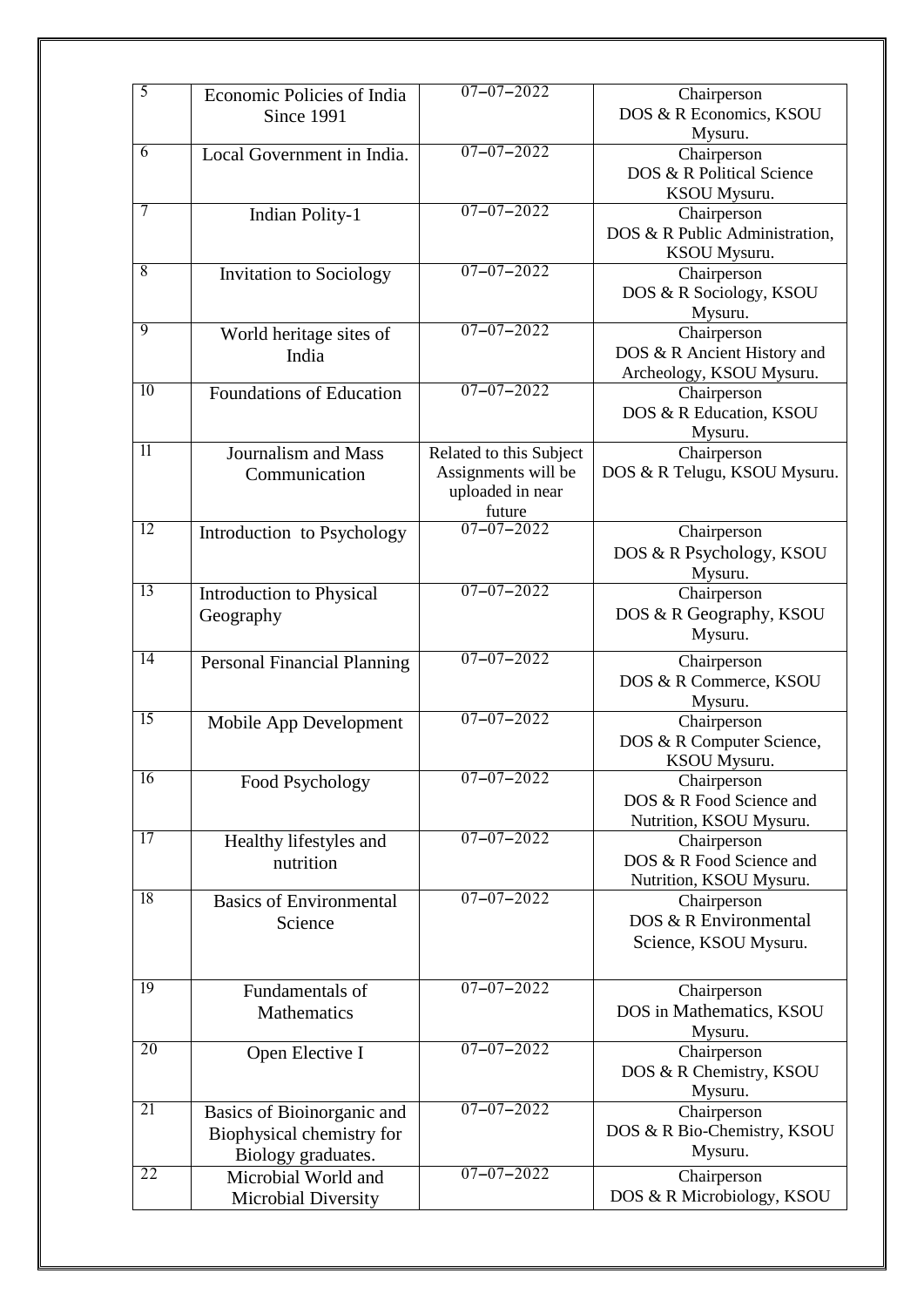|    |                                   |                  | Mysuru.                      |
|----|-----------------------------------|------------------|------------------------------|
| 23 | <b>Plant-Microbe Interactions</b> | $07 - 07 - 2022$ | Chairperson                  |
|    |                                   |                  | DOS in Botany, KSOU Mysuru.  |
| 24 | <b>Biotechnology Principles</b>   | $07 - 07 - 2022$ | Chairperson                  |
|    | and applications                  |                  | DOS & R Biotechnology, KSOU  |
|    |                                   |                  | Mysuru.                      |
| 25 | Vectors & communicable            | $07 - 07 - 2022$ | Chairperson                  |
|    | diseases                          |                  | DOS & R Zoology, KSOU        |
|    |                                   |                  | Mysuru.                      |
| 26 | Mechanics                         | $07 - 07 - 2022$ | Chairperson                  |
|    |                                   |                  | DOS in Physics, KSOU Mysuru. |
| 27 | <b>Green Computing</b>            | $07 - 07 - 2022$ | Chairperson                  |
|    |                                   |                  | DOS & R information          |
|    |                                   |                  | Technology, KSOU Mysuru.     |
| 28 | Disaster Management               | $07 - 07 - 2022$ | Chairperson                  |
|    |                                   |                  | DOS & R Management, KSOU     |
|    |                                   |                  | Mysuru.                      |

 **Dean (Academic)**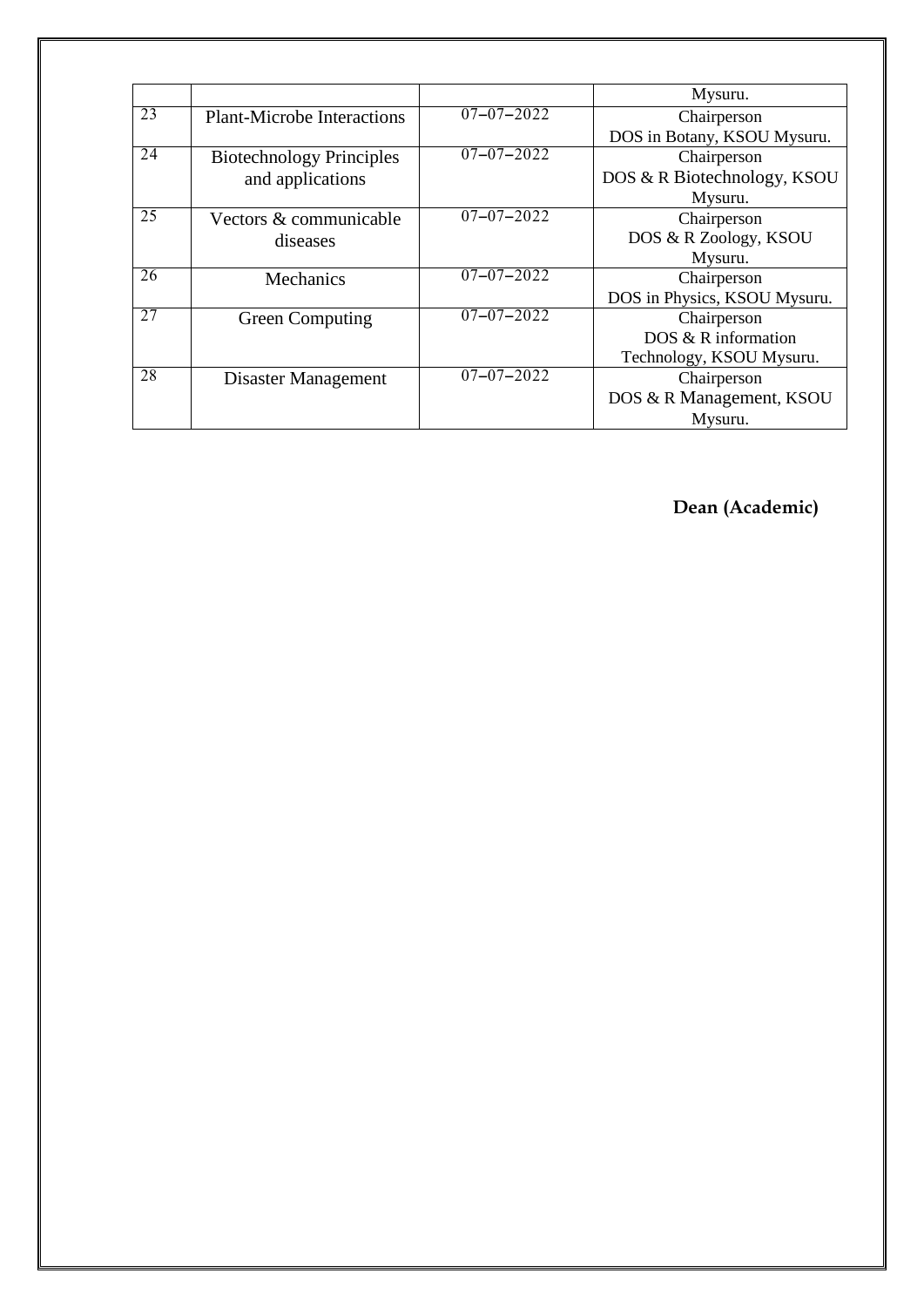#### **¤§AzsÀ£ÉUÀ¼ÀÄ-Assignment**

#### <u>2021–22 ರ ಜುಲೈ ಮತ್ತು ಜನವರಿ ಆವರ್ತನದ ಮುಕ್ತ ಐಚ್ಛಿಕ ಆಂತರಿಕ ನಿಬಂಧಗಳ ಪ್ರಶ್ನೆಗಳು</u> **Assignment Questions of Open Elective 2021-22 July and January Cycle**

<u>ಕನ್ನಡ ಅಧ್ಯಯನ ಮತ್ತು ಸಂಶೋಧನಾ ವಿಭಾಗ</u> ಆಧುನಿಕ ಕನ್ನಡ ಸಾಹಿತ್ಯದ **ಇತಿಹಾಸ** 

**AiÀiÁªÀÅzÁzÀgÀÆ MAzÀÄ ¥Àæ±ÉßUÉ GvÀÛj¹. CAPÀUÀ¼ÀÄ : 1 X 10 = 10**

೧. ಆಧುನಿಕ ಕನ್ನಡ ಸಾಹಿತ್ಯದ – ಪ್ರೇರಣೆ ಪ್ರಭಾವಗಳಾವುವು? ಅವುಗಳನ್ನು ವಿಶದಪಡಿಸಿ. ಅಥವಾ

೨. ಕಥೆ, ನಾಟಕ ಮತ್ತು ಪ್ರವಾಸ ಸಾಹಿತ್ಯಗಳಲ್ಲಿ ಎರಡನ್ನು ವಿವರವಾಗಿ ನಿರೂಪಿಸಿ.

\*\*\*\*

#### **Department of Studies and Research in English Indian Literature -I**

Note: Answer any one question. Each question carries 10 marks. **MARKS: 1 X 10 = 10** 

Discuss the treatment of love in *Shakuntala* and *Mrichhakatika.*

**OR**

Write a critical note on Nehru's prison experiences in *An Autobiography.*

\*\*\*\*

# **Department of Studies and Research in Hindi** व्यावहारिक हहदी-व्याकिण

**Vyavaharik Hindi Vyakaran** Ī

# सूचना : ककसी एक प्रश्न का उत्ति लिलिए । **(10x1=10)**

 $1.$  स्वर की परिभाषा देते हुए, विभिन्न आधारों पर हिंदी के स्वरों का वर्गीकरण प्रस्तुत कीजिए। अथवा

2. संधि की परिभाषा देते हुए उसके भेदों को सोदाहरण समझाइए।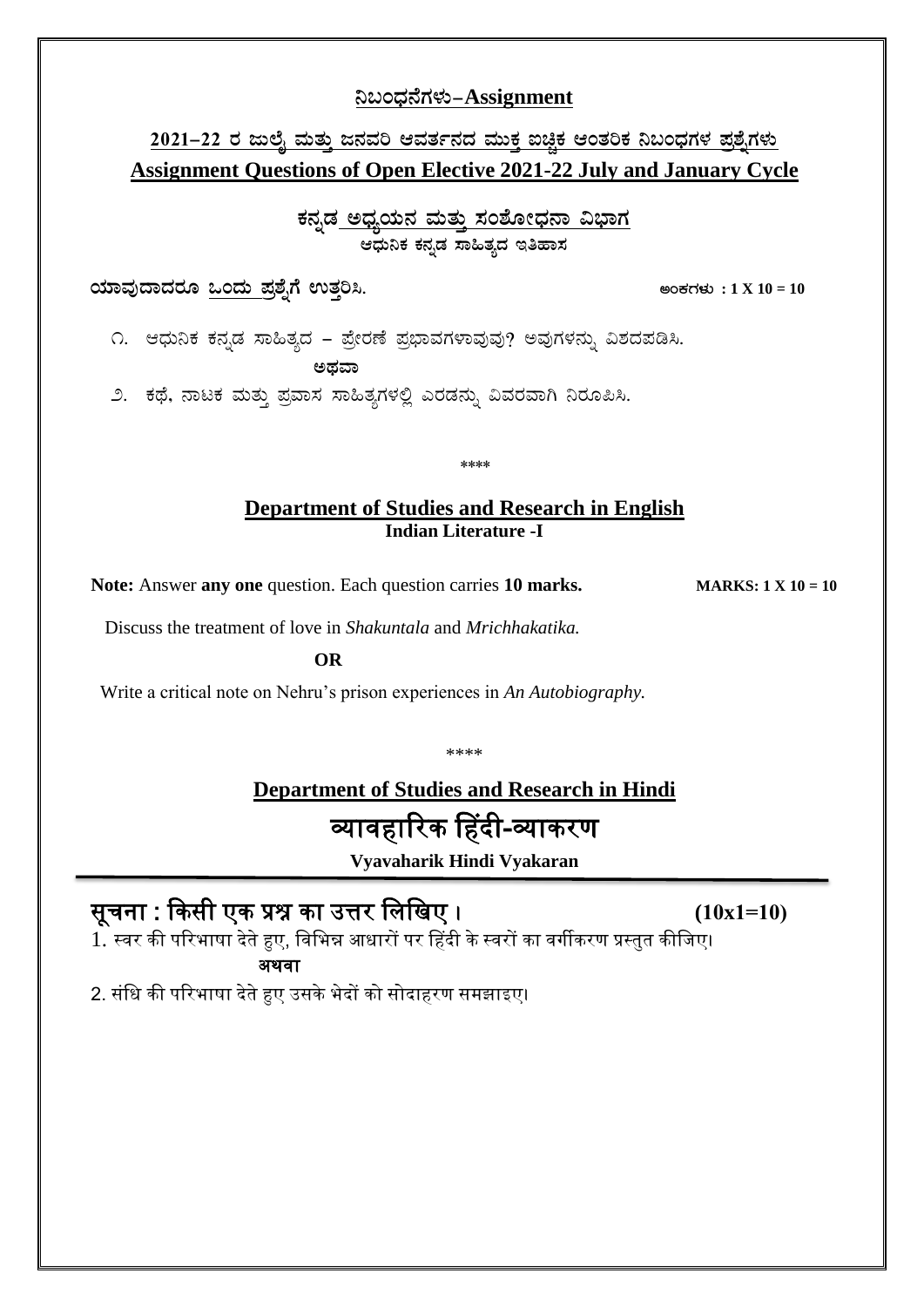#### **Department of Studies and Research in History Ancient World Civilisations (Egypt, Mesopotamia, Greek, Roman, Inca, Chinese)**

**PÉÆÃ¸ïð- OEL - dUÀwÛ£À ¥ÁæaãÀ £ÁUÀjÃP ÀvÉUÀ¼ÀÄ**

**Note:** Answer any one of the following. AiÀiÁªÀÅzÁzÀgÀÆ MAzÀPÉÌ GvÀÛj¹. Marks: 10X1=10

1. Explain the Political Social, Economic and religious Condition of Egyptians and Sketch the Art and Architecture of Egyptians. <u>ಈಜಿಫ್ತರ ರಾಜಕೀಯ,ಸಾಮಾಜಿಕ, ಆರ್</u>ಥಿಕ, ಧಾರ್ಮಿಕ, ಸ್ಥಿತಿರತಿರಳನ್ನು ವಿವಲಸಿ ಹಾರೂ ಈಜಿಫ್ಸರ ಕಲಿ ಮತ್ತು ವಾಸ್ತು ಶಿಲ್ಪವನ್ನು **ಚಿ**ತ್ರಿಸಿ.

#### ಅಥವಾ/ $OR$

2. Analyse the Roman culture ,Roman Law, Religion, Philosophy, Roman Literature and decline of Roman Empire. ರೋಮನ್ನ್ರ್ ಸಂಸ್ಥತಿ, ರೋಮನ್ನ್ರ್ ಕಾನೂನು,ರೋಮನ್ನ್ರ್ ಧರ್ಮ,ರೋಮನ್ನ್ರ್ ತತ್ತಶಾಸ್ತ್ರ ,ಸಾಹಿತ್ಯ ಮತ್ತು ಸಾಮ್ರಾಜ್ಯ ಪತನಕ್ತೆ ಕಾರಣಗಳನ್ನು ಖಶ್ಲೇಷಿಸಿ.

**Department of Studies and Research in Economics / ওল্লাভার্** 

#### **Economic Policies of India Since 1991** <u>1991</u> ರಿಂದ ಭಾರತದ ಆರ್ಥಿಕ ನೀತಿಗಳು

Answer One Question – Each Question Carries 10 Marks. **MAzÀÄ ¥Àæ±ÉßUÉ GvÀÛj¹ - ¥Àæw ¥Àæ±ÉßAiÀÄÄ 10 CAPÀUÀ¼À£ÀÄß ºÉÆA¢gÀÄvÀÛzÉ.**

1. Critically Examine the Government Initiatives to Control Corruption in India. ಭಾರತದಲ್ಲಿನ ಭ್ರಷ್ಟಾಚಾರವನ್ನು ತಡೆಗಟ್ಟಲು ಸರ್ಕಾರ ತೆಗೆದುಕೊಂಡಿರುವ ಉಪಕ್ರಮೆಗಳನ್ನು ವಿಮರ್ಶಕಾತ್ಮಕವಾಗಿ ಪರಿಶೀಲಿಸಿ.

#### OR

2. Discuss the role of information and communication in the Indian Economy. ಭಾರತದ ಆರ್ಥಿಕ ವ್ಯವಸ್ಥೆಯಲ್ಲಿ ಮಾಹಿತಿ ಮತ್ತು ಸಂವಹನ ಪಾತ್ರವನ್ನು ಚರ್ಚಿಸಿ.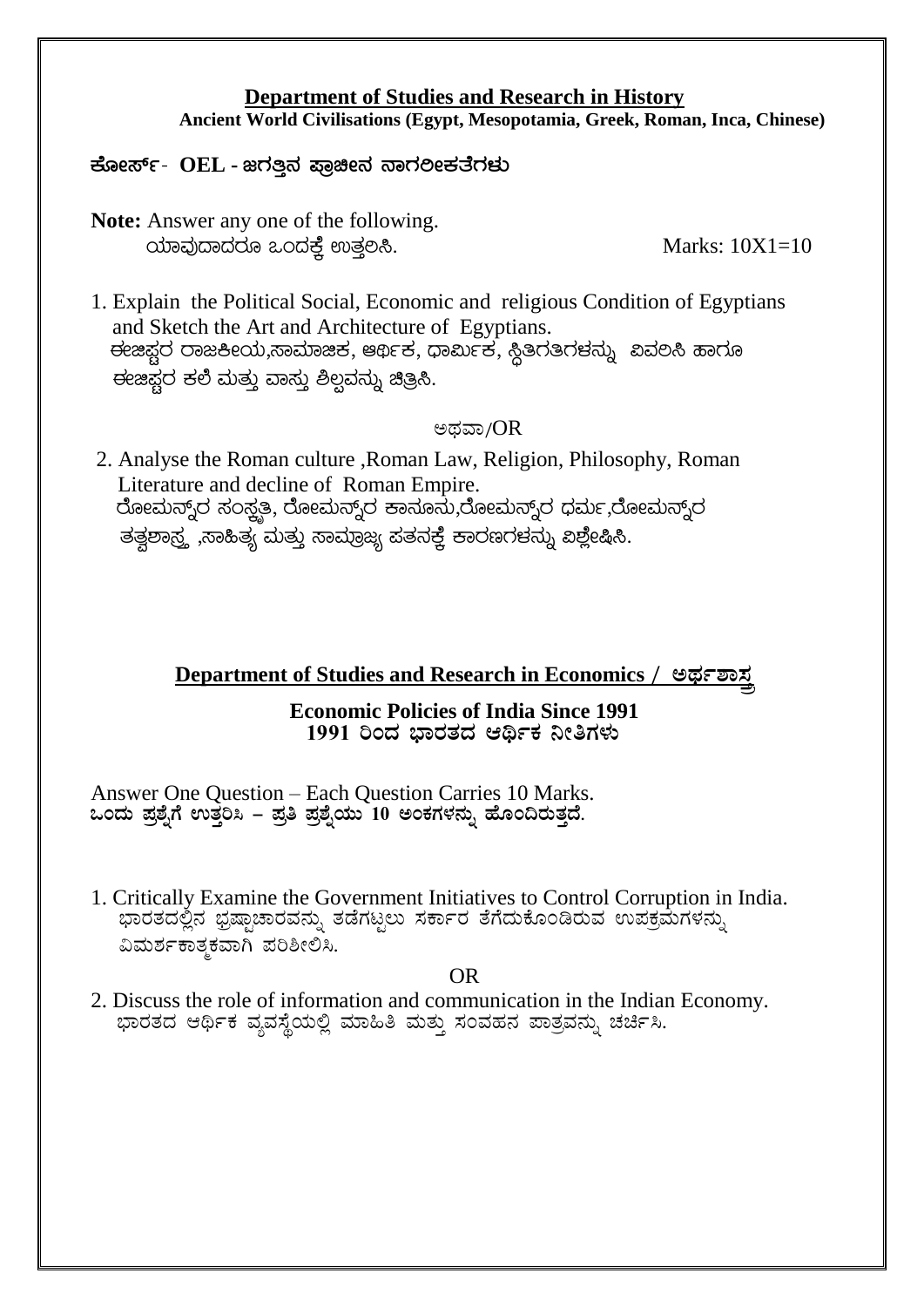#### **Department of Studies and Research in Political Science/ তঃ ক্লয**

**First Semester OEL -1.1 Course –1.1 :Local Governments in India** ಕೋರ್ಸ್–೧.೧: ಭಾರತದಲ್ಲಿ ಸ್ಥಳೀಯ ಸರ್ಕಾರಗಳು

Answer any one questions from First stage Max.Marks:5x2=10  $\hat{\mathbf{a}}$ ವೊದಲನೆ ಹಂತದಲ್ಲಿ ಯಾವುದಾದರೂ ಒಂದು ಪ್ರಶ್ನೆಗೆ ಉತ್ತರಿಸಿ ಗರಿಷ್ಠ ಅಂಕಗಳು: ೫ x ೨=೧೦

1. Explain the evolution of Panchayath Raj Institution in India. ಭಾರತದಲ್ಲಿ ಪಂಚಾಯತ್ ರಾಜ್ ಸಂಸ್ಥೆಯ ವಿಕಾಸವನ್ನು ವಿವರಿಸಿ.

 $OR$ / ಅಥವಾ

- 2. Discuss the Powers and functions of Panchayat Development Officer. ಪಂಚಾಯತಿ ಅಭಿವೃದ್ಧಿ ಅಧಿಕಾರಿಯ ಅಧಿಕಾರ ಮತ್ತು ಕಾರ್ಯಗಳನ್ನು ಚರ್ಚಿಸಿ.
- 3. Explain the structure and functions of Zilla Panchayat.

ಜಿಲ್ಲಾ ಪಂಚಾಯತಿಯ ರಚನೆ ಮತ್ತು ಕಾರ್ಯಗಳನ್ನು ವಿವರಿಸಿ.

 $OR$ / ಅಥವಾ

4. Describe the functions of Grama Sabha. ಗ್ರಾಮ ಸಭೆಯ ಕಾರ್ಯಗಳನ್ನು ವಿವರಿಸಿ.

Department of Studies and Research in Public Administration / ಸಾರ್ವಜನಿಕ ಆಡಳಿತ ಭಾರತೀಯ ರಾಜ್ಯ ವ್ಯವಸ್ಥೆ – **I (Indian Polity - I)**

#### **Note: Answer any one Questions 1 x 10 = 10**

ಸೂಚನೆ: ಯಾವುದಾದರು ಒಂದು ಪ್ರಶೈಗಳಿಗೆ ಉತ್ತರಿಸಿ.

1. Examine the relations between fundamental rights and directive principles of state policy.

ಮೂಲಭೂತ ಹಕ್ಕುಗಳು ಮತ್ತು ರಾಜ್ಯ ನಿರ್ದೇಶಕ ನಡುವಿನ ಸಂಬಂಧವನ್ನು ಪರೀಕ್ಷಿಸಿರಿ.

 $OR$ ಅಥವಾ

2. Evaluate the power and functions of the Prime Minister of India. ಭಾರತದ ಪ್ರಧಾನ ಮಂತ್ರಿಯವರ ಅಧಿಕಾರ ಮತ್ತು ಕಾರ್ತವನ್ನು ಮೌಲ್ಯೀಕರಿಸಿ.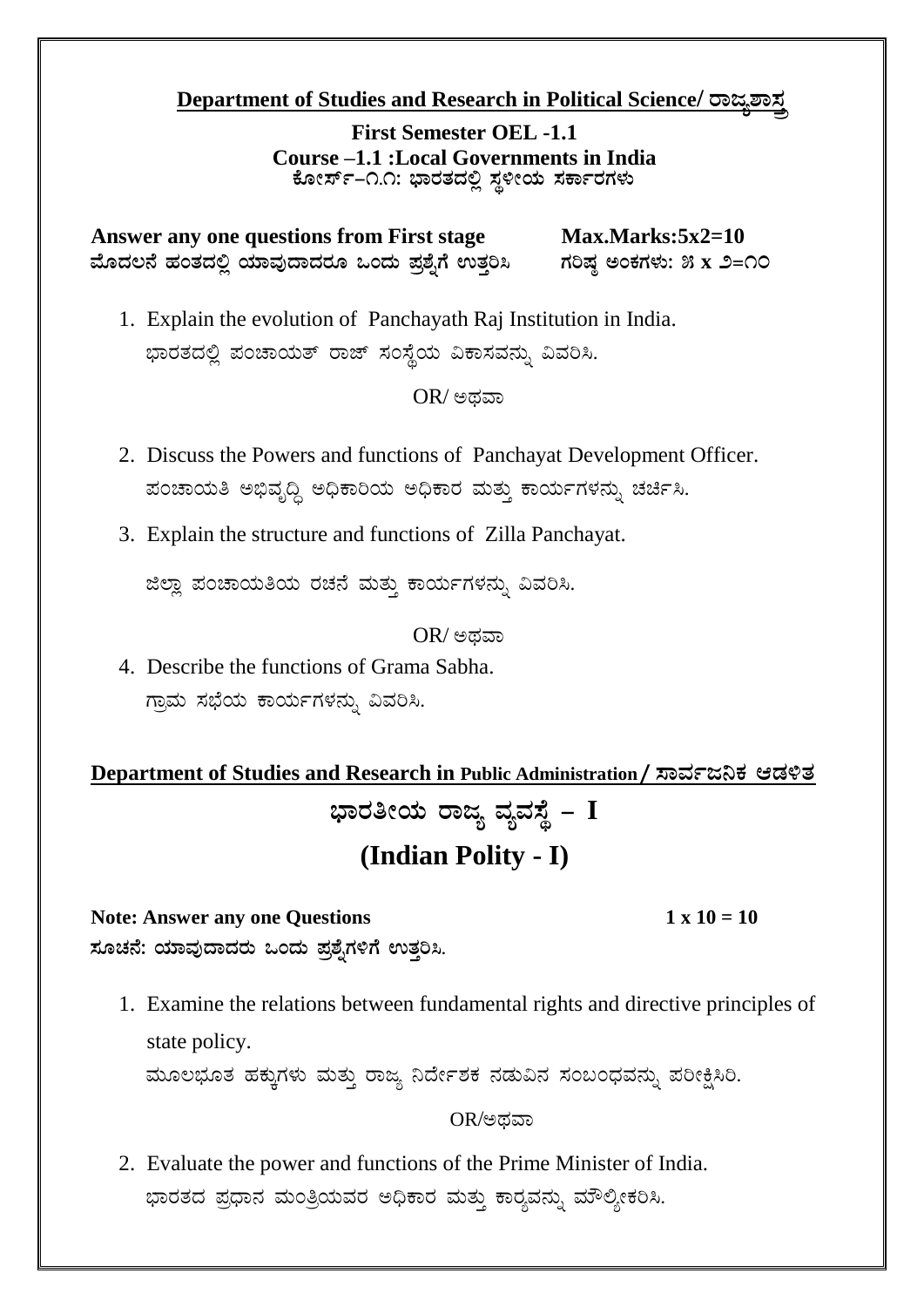#### **Department of Studies and Research in Sociology / ন্তমত প্ৰস্ত**

#### **EL-1 Invitation to Sociology Credits: 02**

 **Note: Answer any one Questions 1 x 10 = 10** 

 **¸ÀÆZÀ£É: AiÀiÁªÀÅzÁzÀgÀÄ MAzÀÄ ¥Àæ±ÉßUÀ½UÉ GvÀÛj¹.** 

1. What is Sociological Imagination? Explain the contributions of early thinkers

 to the field of sociology  $\vec{a}$ ಸಮಾಜಶಾಸ್ತ್ರೀಯ ಕಲ್ಪನಾಶಕ್ತಿ ಎಂದರೇನು? ಸಮಾಜಶಾಸ್ತ್ರದ ಕ್ಷೇತ್ರಕ್ಕೆ ಆರಂಭಿಕ ಚಿಂತಕರ ಕೊಡುಗೆಗಳನ್ನು ವಿವರಿಸಿ. OR

2. What is social process? Examine the different forms of social processes ಸಾಮಾಜಿಕ ಪ್ರಕ್ರಿಯೆ ಎಂದರೇನು? ಸಾಮಾಜಿಕ ಪ್ರಕ್ರಿಯೆಯ ವಿವಿಧ ರೂಪಗಳನ್ನು ಪರಿಶೀಲಿಸಿ.

#### **Department of Studies and Research in Ancient History and Archaeology / ¥ÁæaãÀ EwºÁ¸À ªÀÄvÀÄÛ ¥ÀÄgÁvÀvÀé**

Subject Code – AHAOE-1.1 **World Heritage Sites of India** ಭಾರತದ ವಿಶ್ವ ಪರಂಪರೆಯ **ತಾಣಗಳು** 

Answer any one questions Max.Marks:1x10=10  $\alpha$ ಸ್ರಾಮಧಾದರೂ ಒಂದು ಪ್ರಶ್ನೆಗೆ ಉತ್ತರಿಸಿ ತಮಾರಾಯಣ ಮಾಡಿತು. ಇವರ ಅಂಕಗಳು: ೧ x ೧೦=೧೦

1. Mention the different types of World Heritage Sites and explain with examples. ವಿವಿಧ ರೀತಿಯ ವಿಶ್ವ ಪರಂಪರೆಯ ತಾಣಗಳನ್ನು ತಿಳಿಸಿ ಮತ್ತು ಉದಾಹರಣೆಗಳೊಂದಿಗೆ ವಿವರಿಸಿ.

 $OR$ / ಅಥವಾ

2. Write a note on Elephanta Caves. ಎಲಿಫೆಂಟಾ ಗುಹೆಗಳ ಬಗ್ಗೆ ಟಿಪ್ಪಣಿ ಬರೆಯಿರಿ

#### **Department of Studies and Research in Education / ১২ গড় ফ**

#### **Foundations of Education**

**Answer any one question MARKS: 1 X 10 = 10 ಯಾವುದಾದರೂ ಒಂದು ಪ್ರಶೈಗೆ ಉತ್ತರಿಸಿ** 

1. Explain the importance and necessity of Education in Human Society ? ಮಾನವ ಸಮಾಜದಲ್ಲಿ ಶಿಕ್ಷಣದ ಪ್ರಾಮುಖ್ಯತೆ ಮತ್ತು ಅಗತ್ಯತೆಯನ್ನು ವಿವರಿಸಿ.

 $OR$ / ಅಥವಾ

2. Explain the need of Psychological foundations for Education ? ಶಿಕ್ಷಣಕ್ಕೆ ಮನೋವೈಜ್ಞಾನಿಕ ಆಧಾರಗಳ ಅಗತ್ಯತೆಯನ್ನು ವಿವರಿಸಿ.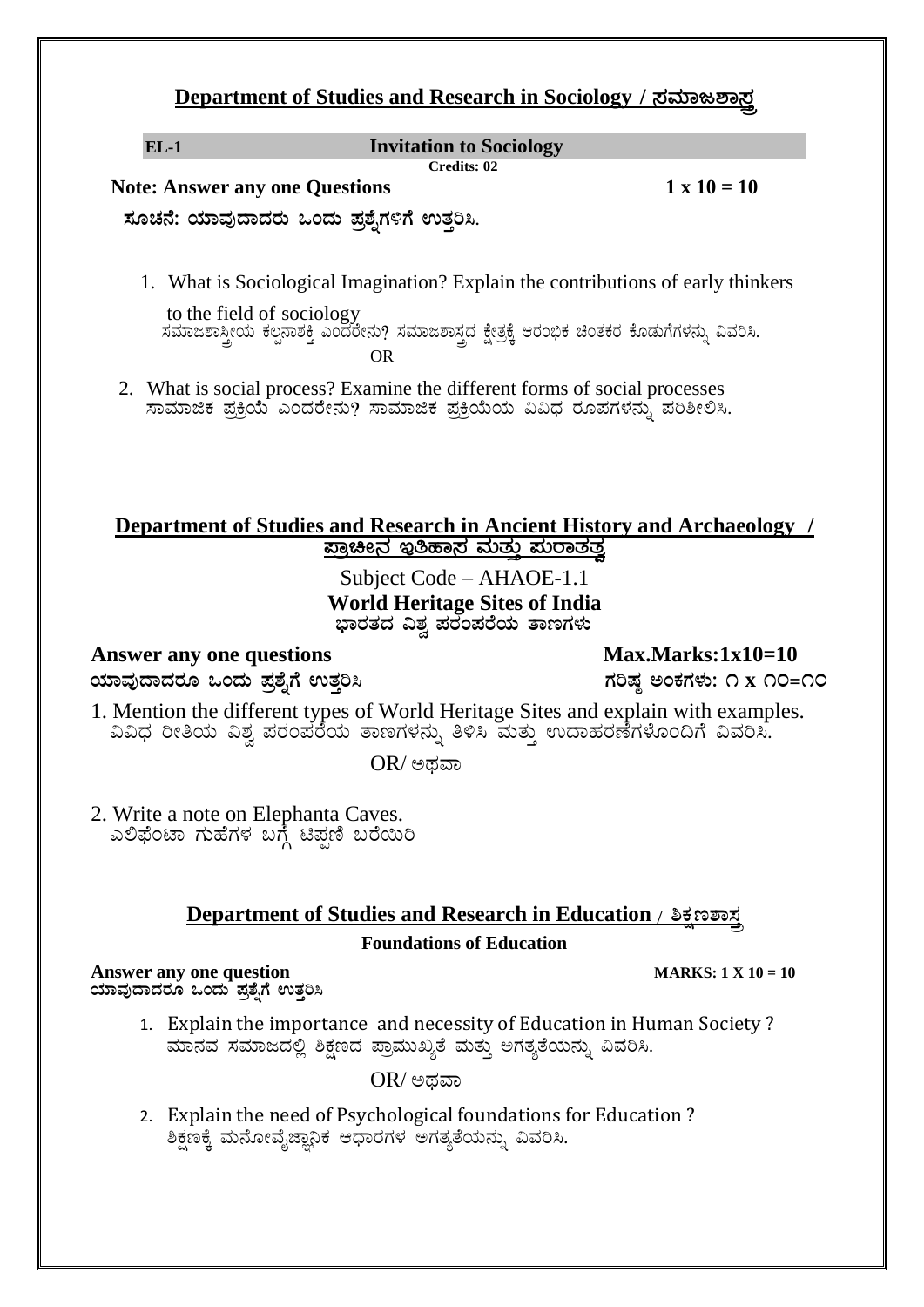# **Department of Studies and Research in Psychology/ ಮನೋವಿಚ್ಚಾನ**

#### **EL-1 INTRODUCTION TO PSYCHOLOGY**

#### **Note: Answer any one of the following. Each question carries 10 Marks**

1. Explain the branches of Psychology.

OR

2. Explain the Memory improvement techniques.

#### **Department of Studies and Research in Geography / ช่อกำละยอม**

#### **Introduction to Physical Geography** ¥ÁæPÀÈwPÀ ¨sÀÆUÉÆÃ¼À±Á¸ÀÛçzÀ ¥ÀjZÀAiÀÄ

Answer any one of the following questions. **MARKS: 1**  $X = 10 = 10$ ಕೆಳಗಿನ ಯಾವುದಾದರೂ ಒಂದು ಪ್ರಶ್ನೆಗೆ ಉತ್ತರಿಸಿ.

1. Describe the structure of Earth's interior with a neat diagram.

ಭೂಮಿಯ ಆಂತರಿಕ ರಚನೆಯನ್ನು ಅಂದವಾದ ಚಿತ್ರಸಹಿತ ವಿವರಿಸಿ.

 $OR$ / ಅಥವಾ

2. Explain the structure and composition of atmosphere.

ವಾಯುಮಂಡಲದ ರಚನೆ ಮತ್ತು ಸಂಯೋಜನೆಯನ್ನು ವಿವರಿಸಿ.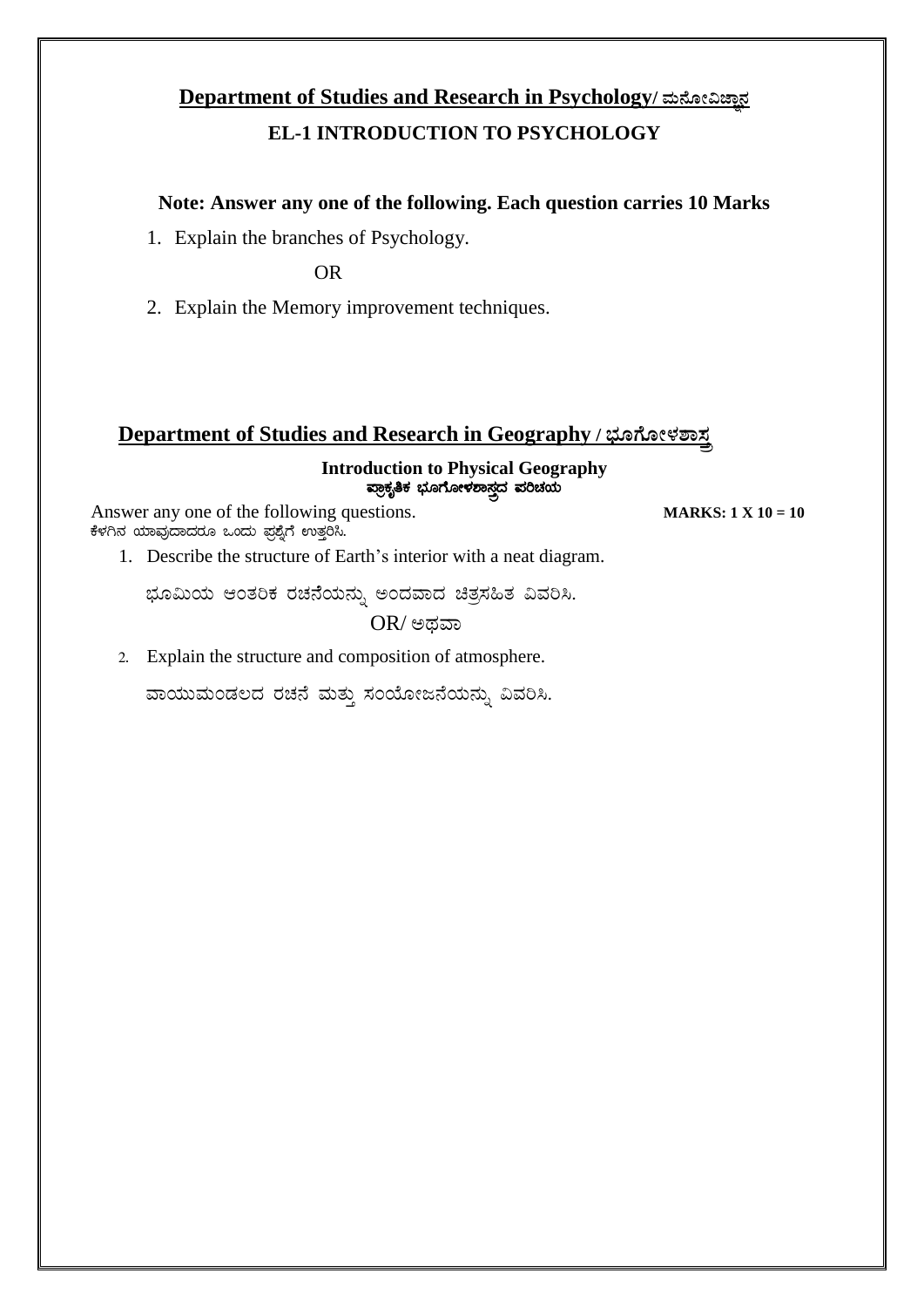#### **Department of Studies and Research in Commerce**

<u>ವಾಣಿಜ್ಯಶಾಸ್ತ</u>

Answer any one of the following questions. **MARKS: 1 X** 10 = 10 ಕೆಳಗಿನ ಯಾವುದಾದರೂ ಒಂದು ಪ್ರಶ್ನೆಗೆ ಉತ್ತರಿಸಿ.

#### **COMEL1.1: Personal Financial Planning**

- 1. What are the steps involved in the process of personal financial planning? **OR** STREET AND THE STREET ASSESSMENT AND THE STREET ASSESSMENT AND THE STREET ASSESSMENT AND THE STREET ASSESSMENT AND THE STREET ASSESSMENT AND THE STREET ASSESSMENT AND THE STREET ASSESSMENT ASSESSMENT ASSESSMENT AND TH
- 2. Differentiate between systematic and unsystematic risk.

#### **Department of Studies and Research in Computer Science /**  $\pi$ **ಣಕ ವಿಜ್ಞಾನ ವಿಭಾಗ.**

#### **Mobile App Development**

Answer any one of the following questions. **MARKS: 1**  $X = 10 = 10$ ಕೆಳಗಿನ ಯಾವುದಾದರೂ ಒಂದು ಪ್ರಶ್ನೆಗೆ ಉತ್ತರಿಸಿ.

#### **ELMCS-01Interdisciplinary Elective -1**

- 1. What is mobile computing and its application? Explain OR
- 2. What are the advantages and disadvantages of WAP? Explain

#### **Department of Studies and Research in Food Science & Nutrition**

#### ಆಹಾರ ವಿಜ್ಞಾನ ಮತ್ತು ಪೌಷ್ಠಿಕತೆ ವಿಭಾಗ

#### **OEL 1- Food Psychology**

Answer any one of the following questions. **MARKS: 1 X** 10 = 10 ಕೆಳಗಿನ ಯಾವುದಾದರೂ ಒಂದು ಪ್ರಶ್ನೆಗೆ ಉತ್ತರಿಸಿ.

1. Elaborate on Food Preferences.

OR

2. Explain Eating Disorders and Treatment.

#### **Department of Studies and Research in Clinical Nutrition and Dietetics OEL 1- Healthy lifestyles and nutrition**

Answer any one of the following questions. **MARKS: 1 X** 10 = 10  $\vec{\cdot}$ ಕೆಳಗಿನ ಯಾವುದಾದರೂ ಒಂದು ಪ್ರಶ್ನೆಗೆ ಉತ್ತರಿಸಿ.

1. Elaborate on Nutritional counseling.

OR

2. Explain the factors affecting Food habits.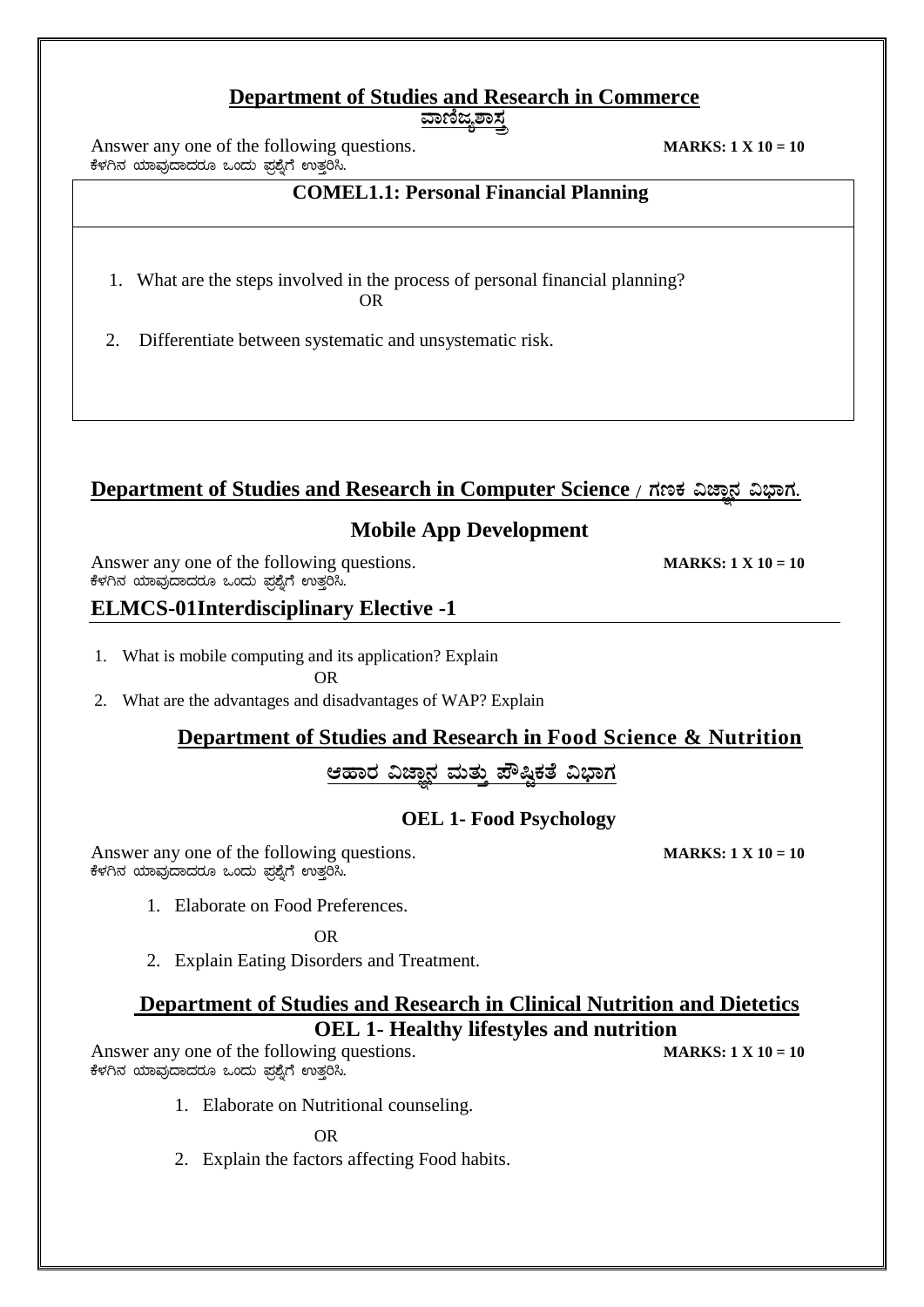#### **Department of Studies and Research in Environmental Science**

#### $\overline{x}$ ರಿಸರ ವಿಜ್ಞಾನ

#### **ELMES –01: Basics of Environmental Science**

Answer any one of the following questions. **MARKS: 1**  $X$  10 = 10 ಕೆಳಗಿನ ಯಾವುದಾದರೂ ಒಂದು ಪ್ರಶ್ನೆಗೆ ಉತ್ತರಿಸಿ.

1. What is ecosystem? Explain the abiotic and biotic factors affecting ecosystem.

OR

2. What are the causes and consequences of loss of biodiversity?

#### **Department of Studies in Mathematics**

#### **Fundamentals of Mathematics (IE-1)**

- 1. Answer any one of the following questions. **MARKS: 1 X 10 = 10**
- 2. ಕೆಳಗಿನ ಯಾವುದಾದರೂ ಒಂದು ಪ್ರಶ್ನೆಗೆ ಉತ್ತರಿಸಿ.
- 1. Define rational and irrational numbers and rationalize the following:

*i*) 
$$
\frac{2}{(3-\sqrt{3})}
$$
 *ii*)  $\frac{1}{(2\sqrt{3}+\sqrt{7})}$  *iii*)  $\frac{2}{(\sqrt{5}+\sqrt{3})+2}$ .

OR

2. Simplify the following:

i) 
$$
\frac{5^{n+2} - 6.5^{n+1}}{13.5^n - 2.5^{n+1}}
$$
 ii)  $\left(\frac{x^m}{x^n}\right)^{m+n}$ .  $\left(\frac{x^n}{x^n}\right)^{n+l}$ .  $\left(\frac{x^l}{x^m}\right)^{l+m}$ 

#### **Department of Studies and Research in Chemistry**

#### **Basic Chemistry**

Answer any one of the following questions. **MARKS: 1**  $X = 10 = 10$ ಕೆಳಗಿನ ಯಾವುದಾದರೂ ಒಂದು ಪ್ರಶ್ನೆಗೆ ಉತ್ತರಿಸಿ.

1) What are solutions means? What are the different components required to form a solution? Discuss the different methods for expressing concentration of solutions and their significance.

OR

2) What are ionic and covalent compounds? Explain their formation with suitable examples and how these two compounds are distinguishing each other?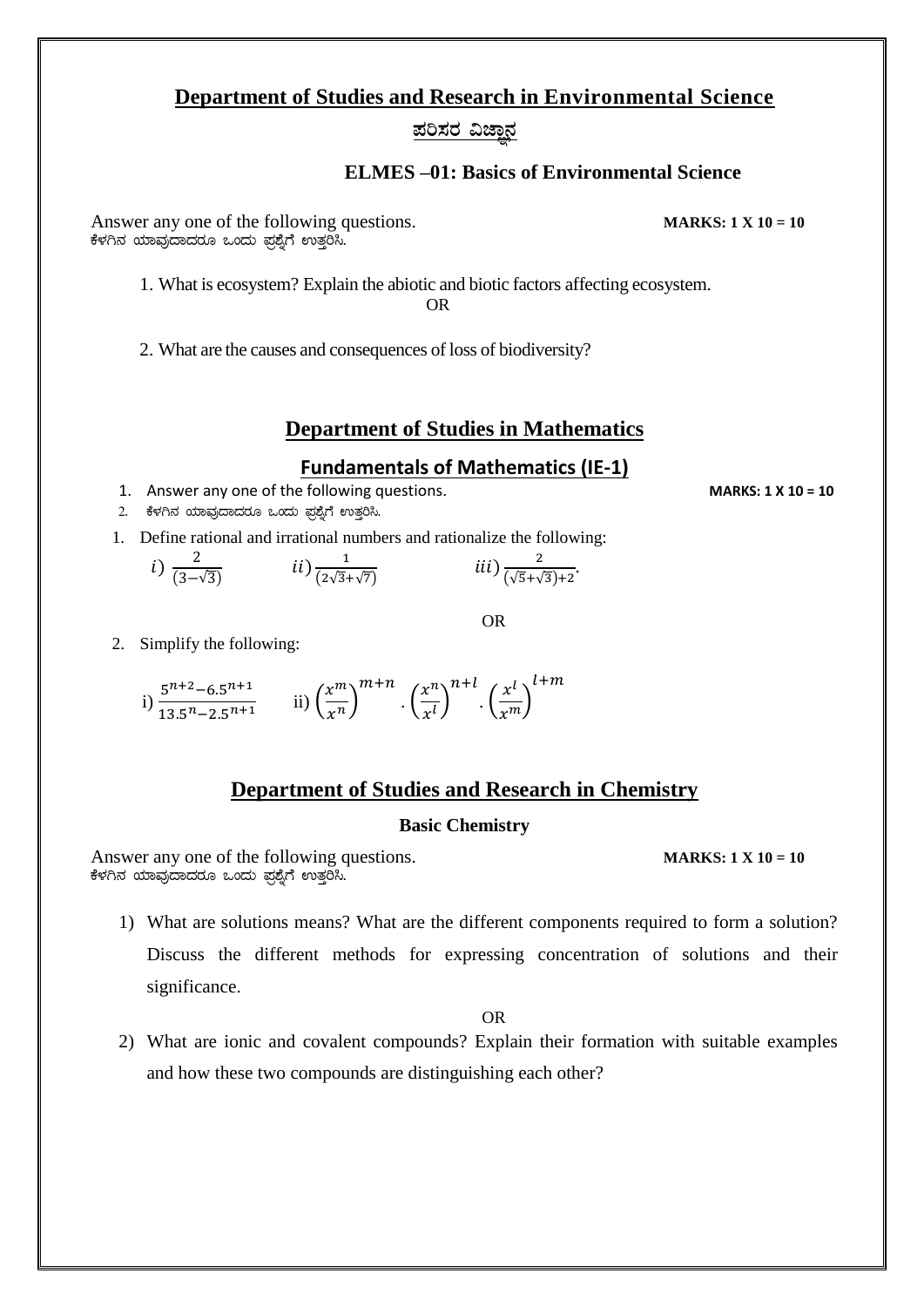## **Department of Studies and Research in Bio-Chemistry "BASICS OF BIOINORGANIC AND BIOPHYSICAL CHEMISTRY**

Answer any one of the following questions. **MARKS: 1**  $\times$  10 = 10 ಕೆಳಗಿನ ಯಾವುದಾದರೂ ಒಂದು ಪ್ರಶ್ನೆಗೆ ಉತ್ತರಿಸಿ.

**1.** In detail explain the Lewis concept of Acids and Bases.

OR

**2.** With suitable examples explain the concepts of Avogadro's number, Mole, Mole

fraction, Molarity, Equivalent weight, Normality and Molality.

#### **Department of Studies and Research in Microbiology Microbial world and Microbial Diversity**

Answer any one of the following. Each question carries 10 marks.

1. Binomial Nomenclature, Whittaker's five kingdoms and Carl Woese's three kingdom Classification system and their utility

#### OR

2. Cyanobacteria: occurrence, thallus, organization, cell ultra-structure, reproduction and Economic importance

#### **Department of Studies in Botany Plant-Microbe Interactions**

Answer any one of the following. Each question carries 10 marks.

1. General concept of Plant immunity

OR

2. Bacterial plant diseases

#### **Department of Studies and Research in Biotechnology Biotechnology and its application**

Answer any one of the following questions. **MARKS: 1**  $X = 10 = 10$ ಕೆಳಗಿನ ಯಾವುದಾದರೂ ಒಂದು ಪ್ರಶ್ನೆಗೆ ಉತ್ತರಿಸಿ.

#### **Course-ELMBT 1-**

**1.** Write in detail about fermented food products?

OR

2. Describe transgenic animals and their application?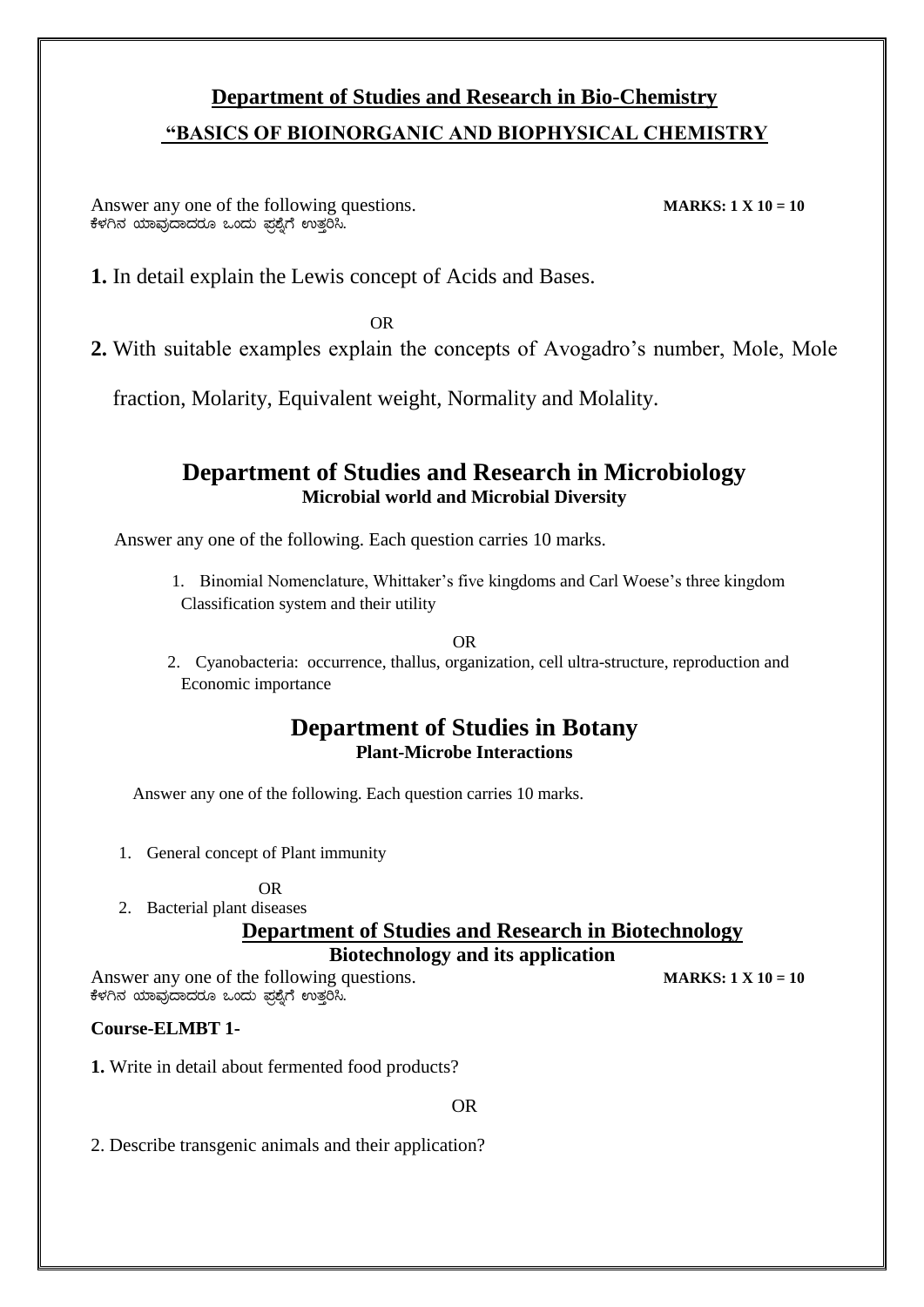### **Department of Studies in Zoology**

#### **MZO-IE-1: Parasites, Vectors & Communicable Diseases**

Answer any one of the following questions. **MARKS: 1 X** 10 = 10 ಕೆಳಗಿನ ಯಾವುದಾದರೂ ಒಂದು ಪ್ರಶ್ನೆಗೆ ಉತ್ತರಿಸಿ.

#### **1. a. Give a short note on the types of parasites.**

**b**. Write a note on the epidemiology, transmission, diagnosis and treatment of

malaria.

#### OR

- 2. a. Write a short note on awareness among public on communicable diseases
	- b. Comment on the epidemiology, etiological agents, transmission, diagnosis and

Treatment frCovid -19.

#### **Department of Studies in Physics**

#### **Mechanics**

Answer any one of the following questions. **MARKS: 1 X** 10 = 10 ಕೆಳಗಿನ ಯಾವುದಾದರೂ ಒಂದು ಪ್ರಶ್ನೆಗೆ ಉತ್ತರಿಸಿ.

#### **Course ELMP-1: Mechanics**

1. Obtain the expressions for orbital velocity, escape velocity and height of a satellite.

OR

2. Write a note on Free, Damped, Forced and Maintained Oscillations.

#### **Dept. of Studies and Research in Information Technology ELMIT-01 Green Computing**

#### **Note: Answer any one question. Each question carries 10 marks.**

1. What is Green IT? Describe the areas and activities of Green IT?

OR

2. Discuss the highlights of sustainability and green IT trends.